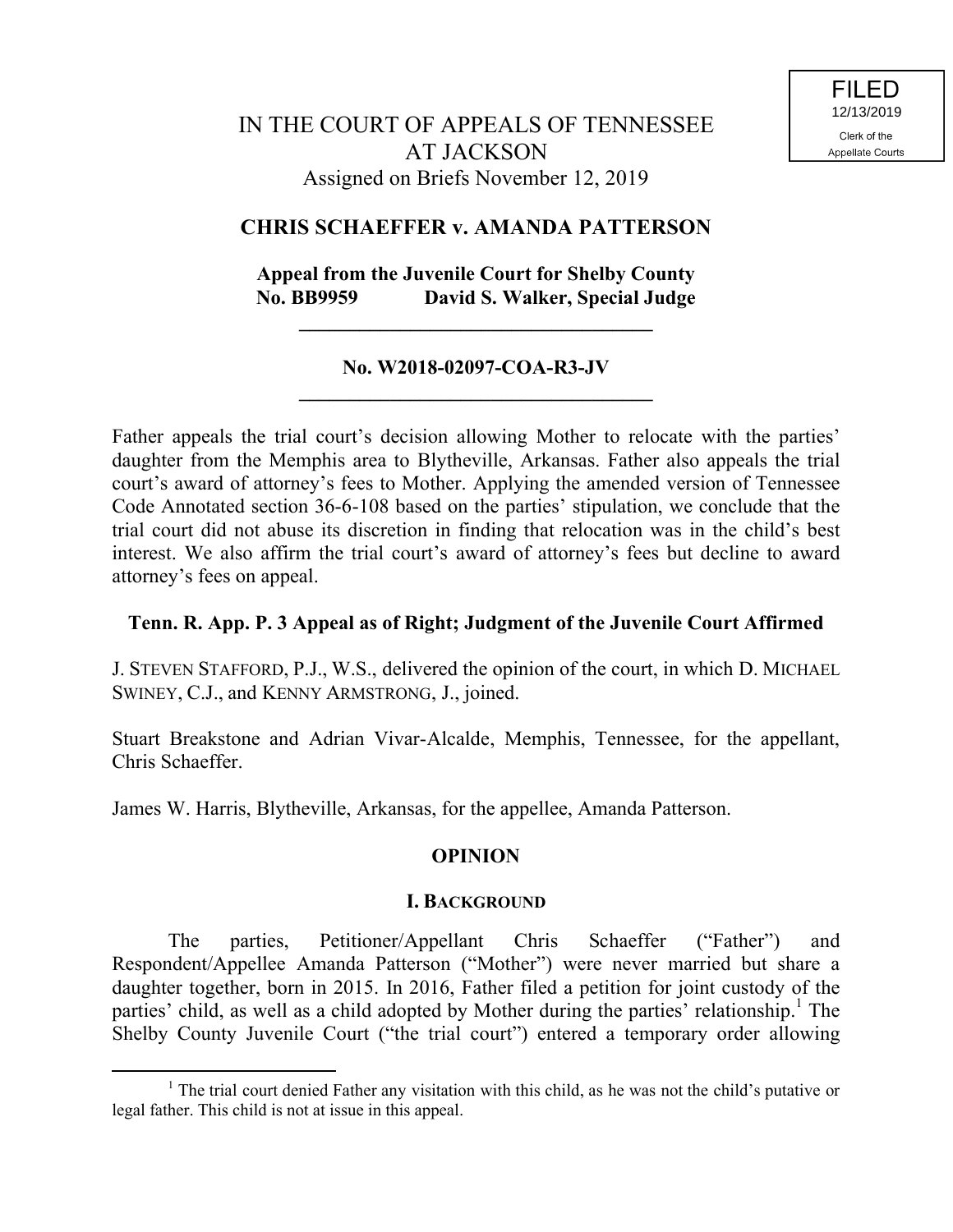Father parenting time with the child on October 28, 2016. A more detailed temporary parenting time order was entered on May 8, 2017, giving Father specified visitation. The parties were directed to exchange the child at the Shelby County Sheriff's office in Arlington, Tennessee. Following a hearing on the permanent parenting plan, the trial court issued an oral ruling providing Father with visitation; the parties' parenting time was split  $60\%$  to Mother and  $40\%$  to Father.<sup>2</sup> A written permanent parenting plan reflecting this arrangement was not filed until June 22, 2017. The plan provided that the parties would have joint decision-making over major decisions, that exchanges would take place at the Arlington Police Station or school or daycare. No child support worksheet was attached to the parenting plan.

In the meantime, on May 15, 2017, Mother provided Father with notice of her proposed relocation to the Blytheville, Arkansas area. This was to the be the start of contentious proceedings, in which the parties argued over not only Mother's move but also schooling for the child, child support and expenses, various hearing dates, $3$  and injunctions. Initially, Father filed a petition in the trial court to oppose the relocation on May 16, 2017. Mother responded to Father's petition on May 25, 2017, seeking approval of the relocation. On December 1, 2017, Father filed a motion to declare Mother in violation of the temporary injunction prohibiting relocation without permission.<sup>4</sup> The motion alleged that while Father's petition in opposition to relocation was pending, Mother nevertheless relocated to Blytheville. Although the later trial testimony indicates that the trial court allowed Mother's move on a temporary basis, no written order was ever entered granting or denying Father's motion.

A trial on the petition was to be held before a judicial magistrate on July 16, 2018. Mother and her counsel were present. Father and his counsel did not appear. As such, the

 $\overline{a}$ 

\* \* \*

 $2^2$  Specifically, Father has parenting time from Thursday evening to Friday evening, as well from Thursday evening to Monday morning on alternating weeks.

The record contains orders continuing hearings on eight occasions, as well as disputes between counsel concerning scheduled hearings.

<sup>&</sup>lt;sup>4</sup> In support, Father cited Tennessee Code Annotated section 36-6-116(a), which provides, in part, as follows:

<sup>(</sup>a) When a petition related to child custody is filed, other than a complaint for divorce or legal separation, . . . the following temporary injunctions shall be in effect against both parties:

<sup>(4)</sup> An injunction restraining both parties from relocating any child of the parties outside this state, or more than fifty (50) miles from the other parent, without the permission of the other party or a court order . . . .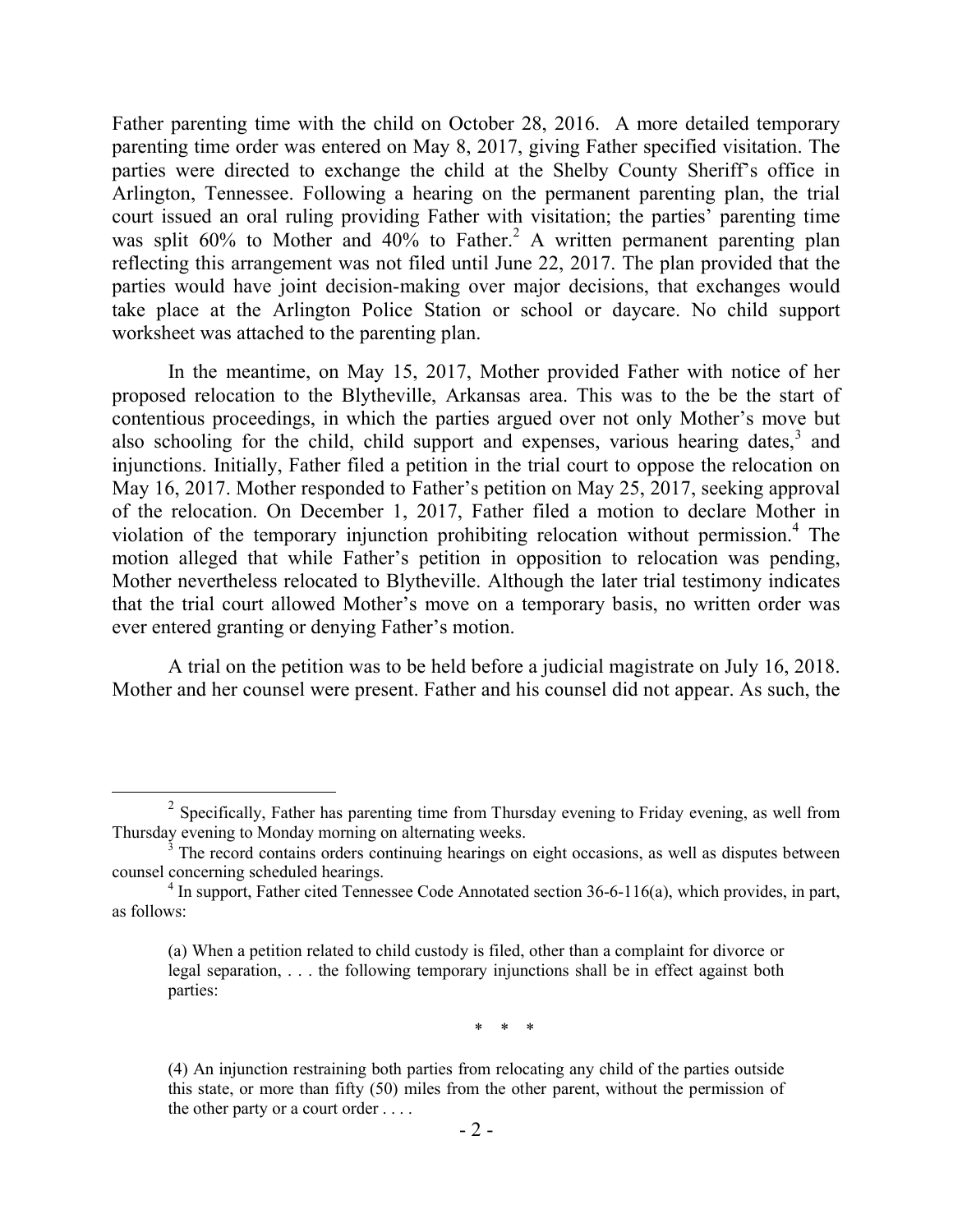magistrate dismissed Father's petition for failure to prosecute.<sup>5</sup> Father filed a notice of a request for a hearing before the juvenile judge on July 18, 2018.

Mother thereafter filed a petition to be awarded back child support, as well as unpaid birthing, medical, and childcare expenses. The petition alleged that Father had not paid any child support since the child's birth in 2015, other than a single check mailed on July 7, 2018. Father responded in opposition to Mother's petition.

Trial on the relocation issue was eventually held on September 24, 2018. At the start of trial, the parties agreed to proceed under the amended version of the relocation statute, Tennessee Code Annotated section 36-6-108. The bulk of the proof consisted of the testimony of the parties and the testimony of Father's "subject matter expert" Dr. John Ciocca.

Prior to Mother's relocation, Mother lived in Cordova, Tennessee, and worked as a hair stylist. In March 2017, Mother married Step-Father, who lived and works near Blytheville, Arkansas, a distance of approximately ninety-four miles from Father's home. Step-Father has maintained his employment with the Nucor factory in Blytheville for approximately twenty years and earns over \$100,000.00 per year. When the lease on Mother's hair salon was up for renewal, Mother and Step-Father determined that Mother would move to Blytheville to unify their family, including the child at issue, Mother's elder child, and eventually, Mother and Step-Father's new child. Mother testified that the move allowed her to unite her family, become a stay-at-home mother, and to be close to her large extended family. Indeed, the evidence showed that other than the child's maternal grandmother, the child's entire extended family on the maternal side resides in Blytheville. Even maternal grandmother planned to move there if Mother was allowed to relocate and could sell her home in Cordova.

Father lived in Millington, Tennessee. At the time of trial, Father lived with his fiancé and her child. Fiancé was also pregnant with the couple's first child together.

Each party took issue with various parenting-decisions made by his or her counterpart. For example, Father claimed that Mother allowed the child to be cared for by family members more than she was cared for by Mother. Father also disagreed with Mother's decision to allow the child, who was three-years old at the time of trial, to wear pull-up diapers at night. In addition, Father quarreled with Mother's refusal to enroll the child in a Pre-K program, so he enrolled the child in a program at Tipton-Rosemark Academy without Mother's consent while the relocation dispute was pending. Father insisted that he would bear the entire expense of the tuition at the academy. Father admitted, however, to having a significant judgment against him for unpaid child support, but claimed that he did not know how to pay the judgment due to not having a payment plan or a mailing address. In addition to questioning Father's promise to pay tuition,

 $<sup>5</sup>$  The order was signed by the magistrate on July 20, 2018, but the certification from the clerk that</sup> the order was mailed to the parties was not completed until July 30, 2018.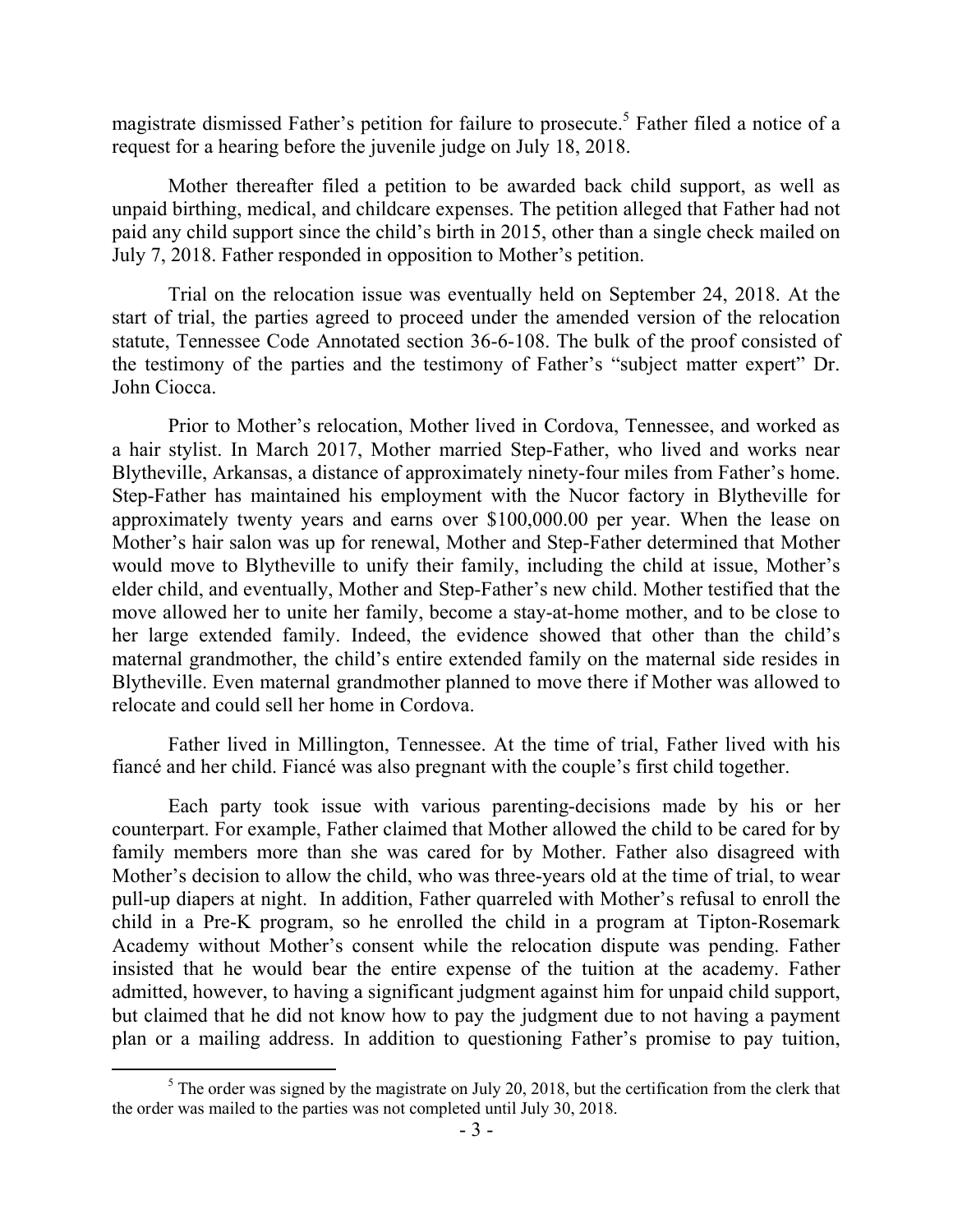Mother objected to enrolling such a young child in a structured environment and to the location of the academy, away from her current home in Cordova. Father also wished to enroll the child in various activities during Mother's parenting time, but Mother objected due to scheduling and location.

The parties also disputed the educational opportunities and healthcare available in Blytheville. Father submitted that Tipton-Rosemark Academy was a better school than the school where Mother resided in Blytheville. Mother agreed that the school where she currently resided was not appropriate for the child, but detailed a plan for both her older child and the child-at-issue to attend an out-of-district school. Mother also promised that she would move into the better school district if necessary. Mother further testified that her family member owned a preschool for the child and that she engaged in various educational activities with the child as a stay-at-home mother. The parties also disagreed as to whether Blytheville offered the same types of extracurricular activities available to the child in the Memphis area. Father noted that although Blytheville has a local hospital, on one occasion when the child became ill, Mother chose to bring the child to Memphis's LeBonheur Children's Hospital; Father submitted that this was evidence that available healthcare for the child was better in Memphis. Despite Father's stated concern for the child's health, Father objected to the child receiving a flu shot even after he was presented with a written letter from a physician recommending the procedure.

The parenting time and exchanges were also a source of tension. The parties had previously been ordered to exchange the child at the police station near Father's home. During the pendency of this action, Father informed Mother that exchanges would now take place at his home, as he claimed his prior attorney had informed him that he could simply declare his home a daycare facility and avoid the trial court's previous order regarding the exchange location. Mother claimed that the child was often distressed prior to the exchanges, wanting instead to stay with Mother and her siblings. Father testified that the child exhibited the same behavior when leaving his custody. In addition, Mother testified that Father was often aggressive toward her. Father testified that due to these unfounded allegations, he began filming each exchange.

Father also took issue with Mother's refusal to modify the parenting plan in minor ways, such as adding an hour to Father's parenting time when requested. According to Father, Mother generally responded to these requests that the parties should follow the parenting plan. Mother testified that she had modified the schedule on at least two occasions, but admitted that she had denied Father's requests to modify parenting time several times, claiming that his requests caused considerable inconvenience, such as cutting into a planned vacation or making Mother wait in Memphis for hours after the scheduled exchange time. The parties agreed that Mother had never limited or disrupted Father's scheduled time, even after she moved to Blytheville. Mother testified that she was happy to maintain the same schedule notwithstanding the relocation, but asked that the place of exchange be moved to a more convenient location. Mother also testified that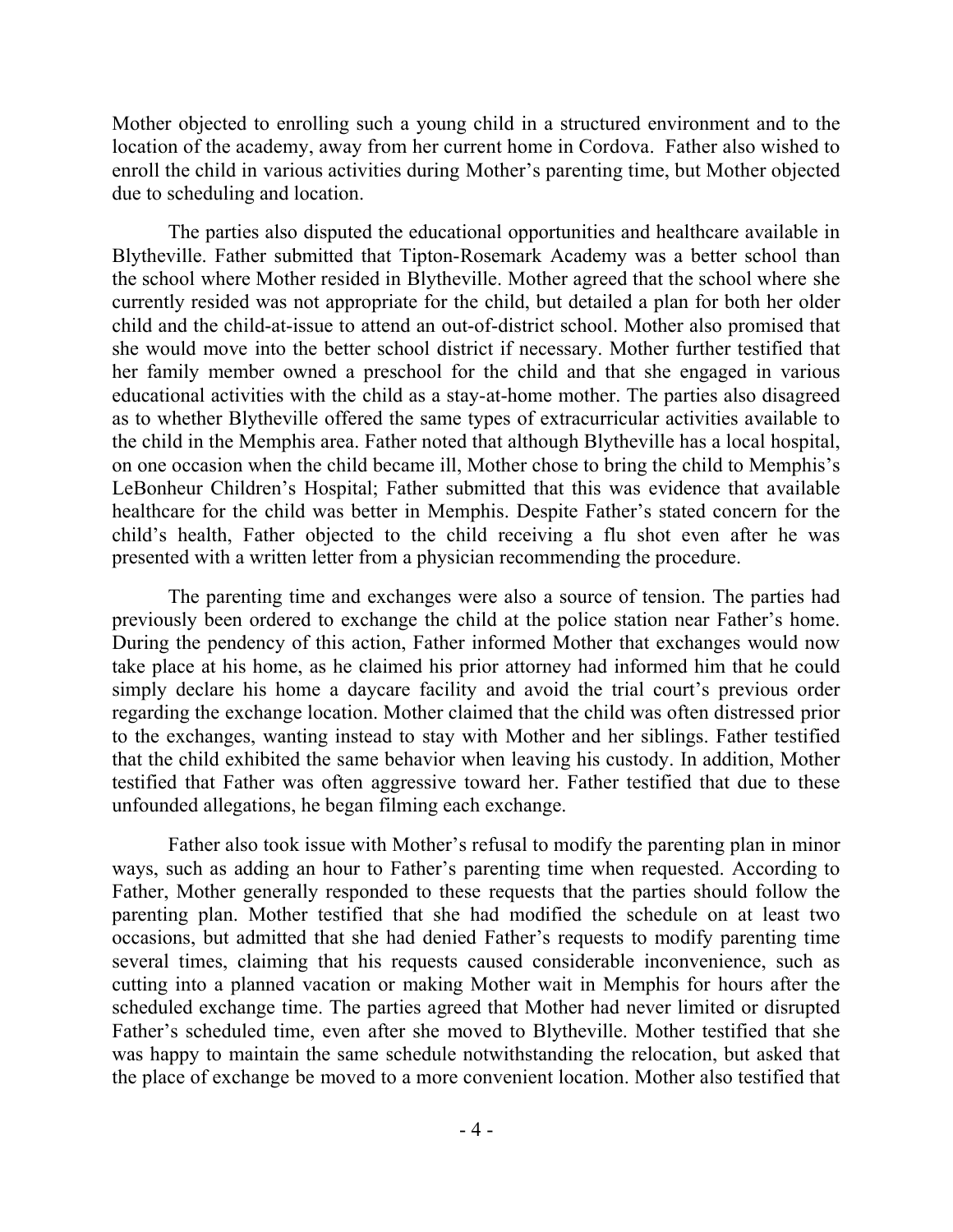once the child began school, she would consent to modification of the parenting schedule to maintain Father's 40% time with the child.

Both parties also questioned the disciplinary tactics used in the other parent's household. Father testified that the child often came to his care with bruises. He further claimed that the child informed him of harsh discipline meted out by Step-Father. Mother testified that the bruises on the child were the result of normal childhood play, that Step-Father did not inappropriately discipline the child, and that the child had made troubling comments about how Father's fiancé disciplined her own child.

Father also questioned whether Step-Father could obtain the same job by moving to Memphis. Father testified that Step-Father's employer had a factory in Memphis; Father therefore called the Memphis factory to inquire about Step-Father's possible employment. According to Father, Step-Father, as a senior employee, would have preference for any open jobs of the same type that came available at the Memphis factory.

Dr. John Ciocca, a licensed clinical psychologist, testified on behalf of Father. Dr. Ciocca generally opined that a child's best interests are served by maximizing the participation of both parents in the child's life. According to Dr. Ciocca, allowing the child to live far away from one parent reduces that parent's ability to be present for the child in everyday life, such as school events and extracurricular activities. In most cases, such a reduction in the time a parent spends with a child, Dr. Ciocca explained, can have a harmful effect on the child. According to Dr. Ciocca, contact through electronic means, such as FaceTime, is simply not a substitute for consistent, sustained, in-person contact. Dr. Ciocca admitted, however, that his testimony was of a general nature and was not specific to the parties or the child at issue in this case. Indeed, Dr. Ciocca had not evaluated either parent or the child in preparing his testimony.

The trial court issued an oral ruling on October 1, 2018, finding that relocation was in the child's best interest under section 36-6-108. The trial court's first written order concerned child support and expenses. The February 22, 2019 order directed Father to pay ongoing child support of \$253.00 per month. In addition, Mother was awarded a judgment for \$12,577.96 for Father's share of child care costs, health insurance premiums, and medical bills. Father's child support arrearage was set at \$6,901.00, taking into account the \$3,219.00 that Father had previously paid. Father's payment on these arrearages totaled \$247.00 per month. The trial court also awarded Mother attorney's fees in the amount of \$2,000.00.

The trial court's written order denying Father's opposition to relocation was filed on October 17, 2018. Therein, the trial court permitted Mother to relocate with the child to Blytheville, Arkansas. The trial court made no modifications to the residential schedule, other than to move the exchange location from Arlington, Tennessee to a police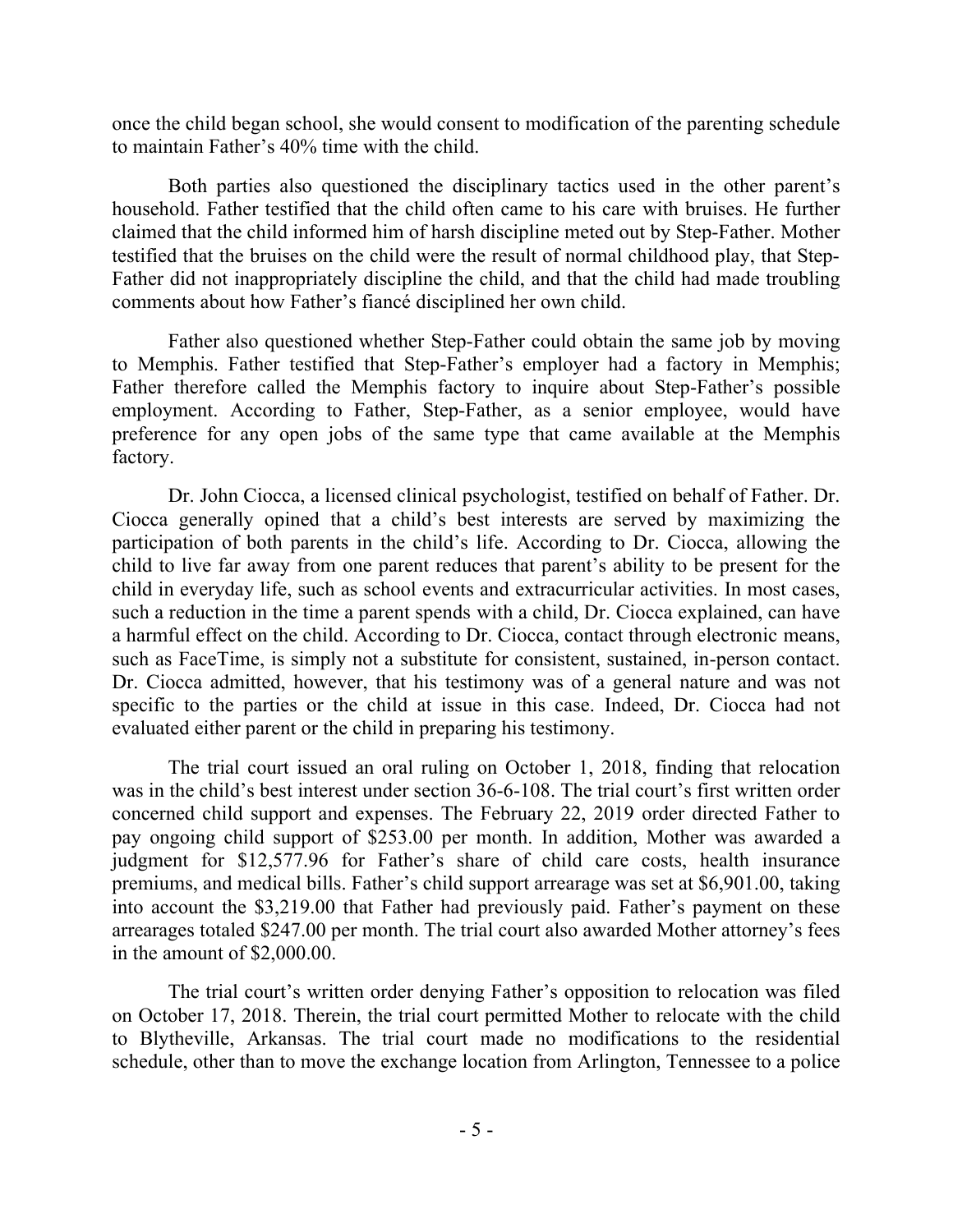precinct located nearer to downtown Memphis. Finally, the trial court awarded Mother, \$14,073.64 in attorney's fees. Father filed a timely notice of appeal.

#### **II. ISSUES PRESENTED**

Father raises two issues in this appeal, which we restate as follows:

- 1. Whether the trial court erred in denying Father's petition in opposition to Mother's relocation?
- 2. Whether the trial court abused its discretion in awarding Mother her attorney's fees.

In the posture of appellee, Mother also seeks an award of attorney's fees incurred on appeal.

#### **III. STANDARD OF REVIEW**

The trial court heard this case sitting without a jury. Accordingly, we review the trial court's findings of fact de novo with a presumption of correctness unless the evidence preponderates otherwise. Tenn. R. App. P. 13(d). No presumption of correctness, however, attaches to the trial court's conclusions of law, and our review is de novo. *Blair v. Brownson*, 197 S.W.3d 681, 684 (Tenn. 2006) (citing *Bowden v. Ward*, 27 S.W.3d 913, 916 (Tenn. 2000)). However, "we are mindful that trial courts are vested with wide discretion in matters of child custody and that the appellate courts will not interfere except upon a showing of erroneous exercise of that discretion." *Johnson v. Johnson*, 165 S.W.3d 640, 645 (Tenn. Ct. App. 2004) (quoting *Koch v. Koch*, 874 S.W.3d 571, 575 (Tenn. Ct. App. 1993)). We recognize that "custody and visitation determinations often hinge on subtle factors, including the parents' demeanor and credibility" during the proceedings, and further note that "appellate courts are reluctant to second-guess a trial court's decisions." *Id.* (*Gaskill v. Gaskill*, 936 S.W.2d 626, 631 (Tenn. Ct. App. 1996)). This Court's "paramount concern" is the well-being and best interests of the child at issue, and such determinations necessarily hinge on "the particular facts of each case." *Id.* (citing *Koch*, 874 S.W.2d at 575).

Finally, the trial court's findings on credibility are entitled to great deference on appeal. *See Taylor v. McKinnie*, No. W2007-01468-COA-R3-JV, 2008 WL 2971767, at \*4 (Tenn. Ct. App. Aug. 5, 2008). Where the trial court's factual determinations are based on its assessment of witness credibility, this Court will not reevaluate that assessment absent clear and convincing evidence to the contrary. *Franklin Cty. Bd. of Educ. v. Crabtree*, 337 S.W.3d 808, 811 (Tenn. Ct. App. 2010) (citing *Jones v. Garrett*, 92 S.W.3d 835, 838 (Tenn. 2002)).

## **IV. DISCUSSION**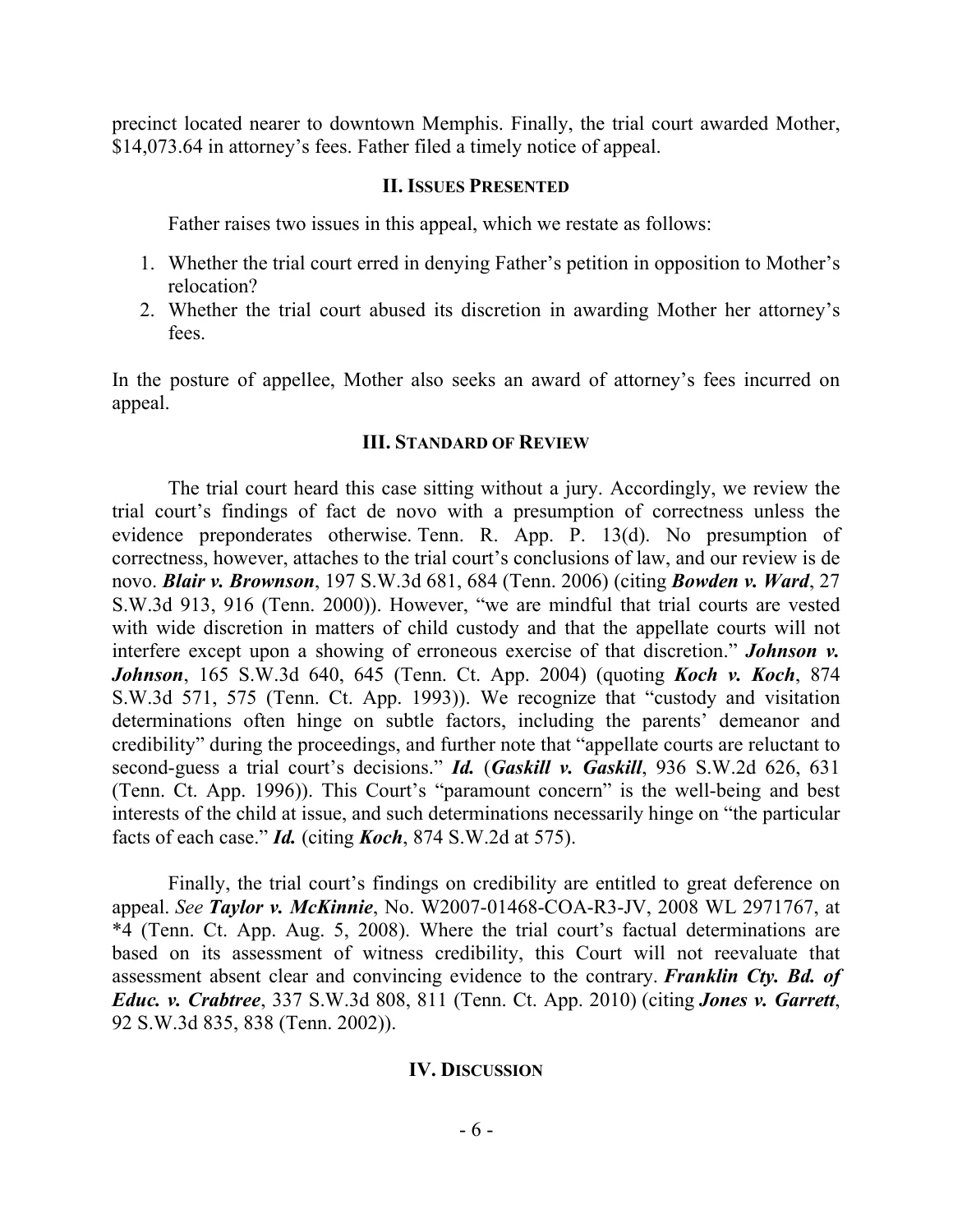#### **A. Relocation**

Parental relocation is governed by Tennessee Code Annotated section 36-6-108. Prior to July 1, 2018, the statute provided different standards for determining whether a primary residential parent could relocate by first examining whether the parents were spending substantially equal amounts of time with the children. *See* Tenn. Code Ann. § 36-6-108(c) (2017). Only if the parties were spending substantially equal amounts of time with the children was the trial court to engage in a best interest analysis. *Id.* If the allocation of time was not substantially equal, the parent seeking to prevent the relocation had a far higher burden to prevent the relocation. *Id.* 

Effective July 1, 2018, however, section 36-6-108 was amended to delete the allocation of time analysis. Instead, the amended version of the statute provides as follows:

(a) After custody or co-parenting has been established by the entry of a permanent parenting plan or final order, if a parent who is spending intervals of time with a child desires to relocate outside the state or more than fifty (50) miles from the other parent within the state, the relocating parent shall send a notice to the other parent at the other parent's last known address by registered or certified mail. Unless excused by the court for exigent circumstances, the notice shall be mailed not later than sixty (60) days prior to the move. The notice shall contain the following:

(1) Statement of intent to move;

(2) Location of proposed new residence;

(3) Reasons for proposed relocation; and

(4) Statement that absent agreement between the parents or an objection by the non-relocating parent within thirty (30) days of the date notice is sent by registered or certified mail in accordance with subsection (a), the relocating parent will be permitted to do so by law.

(b) Absent agreement by the parents on a new visitation schedule within thirty (30) days of the notice or upon a timely objection in response to the notice, the relocating parent shall file a petition seeking approval of the relocation. The non-relocating parent has thirty (30) days to file a response in opposition to the petition. In the event no response in opposition is filed within thirty (30) days, the parent proposing to relocate with the child shall be permitted to do so.

(c)(1) If a petition in opposition to relocation is filed, the court shall determine whether relocation is in the best interest of the minor child.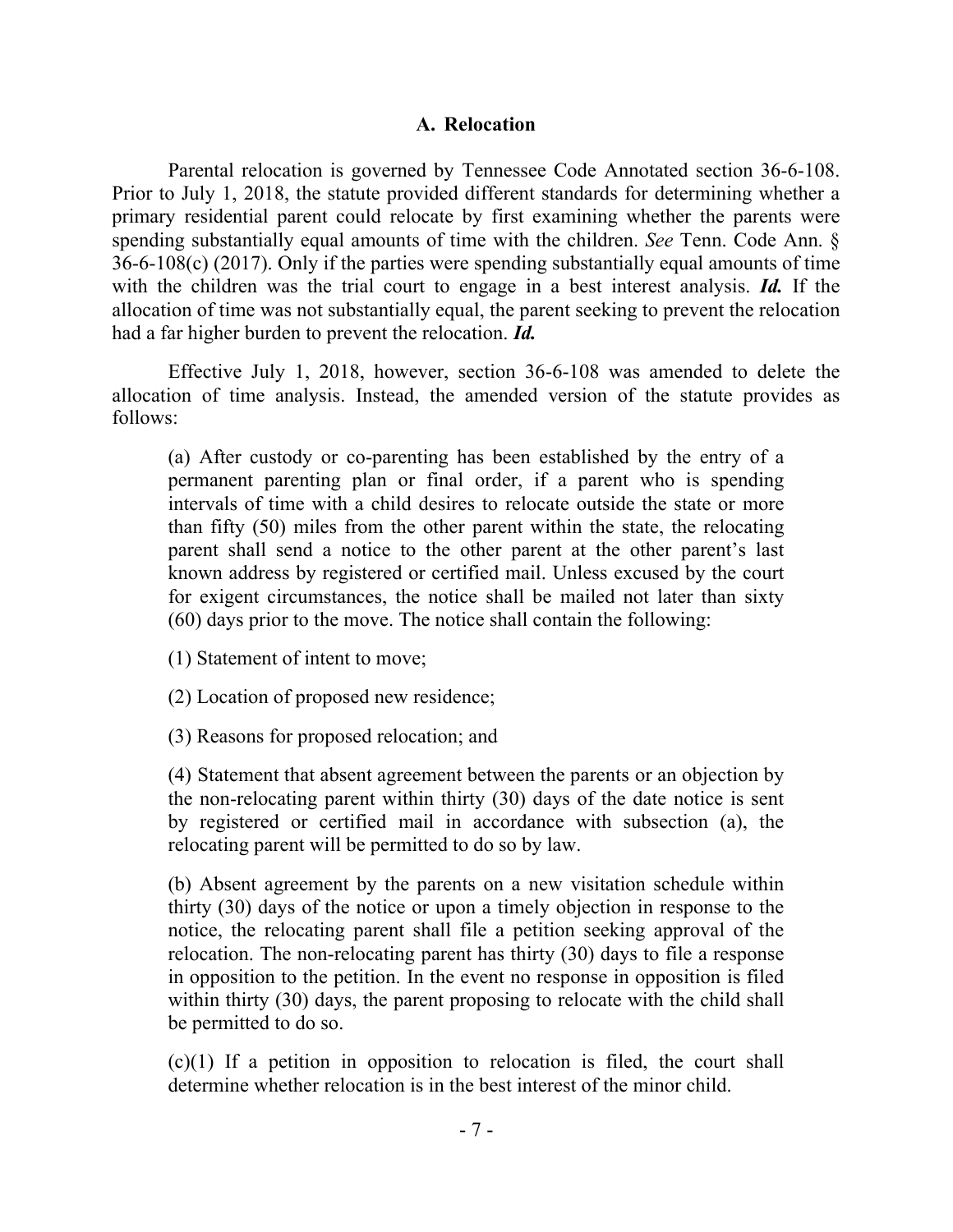Tenn. Code Ann. § 36-6-108 (2018). Thus, under the amended version of the statute the trial court is required to conduct a best interest analysis in all relocation cases involving a move out of state or of more than fifty miles in which proper petitions are filed concerning the relocation. *Id.* 

Father's petition in opposition to Mother's proposed relocation was timely filed on May 16, 2017, before the effective date of the amendment to section 36-6-108. The trial on Father's petition, however, began on September 24, 2018, after the effective date of the amendment. At the beginning of trial, there was discussion of which version of the statute would be applied. Although Mother's counsel expressed some hesitation, both parties eventually agreed that the amended version of section 36-6-108 should be applied by the trial court.  $6$  The trial court therefore applied the amended version of the relocation statute. Neither party takes issue with this ruling on appeal. As such, based on the stipulation of the parties, we also apply the current version of section 36-6-108 to this dispute.

The trial court made detailed findings as to each of the statutory factors contained in section  $36-6-108(c)(2)$ . So as not to tax the length of this Opinion, we will consider each factor and the trial court's finding thereon in tandem.

## **(A) The nature, quality, extent of involvement, and duration of the child's relationship with the parent proposing to relocate and with the non-relocating parent, siblings, and other significant persons in the child's life; . . . .**

The trial court made the following findings with regard to this factor:

That Mother testified the minor child has two (2) siblings, ages 4 and 1, and the minor child has a very close bond with her siblings; that the mother has twenty-six (26) relatives in the Blytheville, Arkansas (Mississippi County) area, as compared to two (2) relatives in Shelby County, Tennessee; Mother testified that the maternal grandmother currently in the Shelby County, Tennessee, however, Mother testified that the maternal grandmother would also be relocating to the Blytheville, Arkansas area; that the Mother performs the majority of the parenting time; Father testified that he is engaged and his fiancé is expecting and his fiancé has a five (5) year old; and the Court heard from the paternal grandmother about the close relationship between Father and his daughter; this factor favors relocation[.]

[Counsel for Mother]: That's correct.

 $6$  For example, the following exchange occurred at the beginning of trial:

The COURT: Based on your submissions that you sent, it was my interpretation that you were in agreement with [Counsel for Father] that the revised statute effective July 1, 2018, would apply?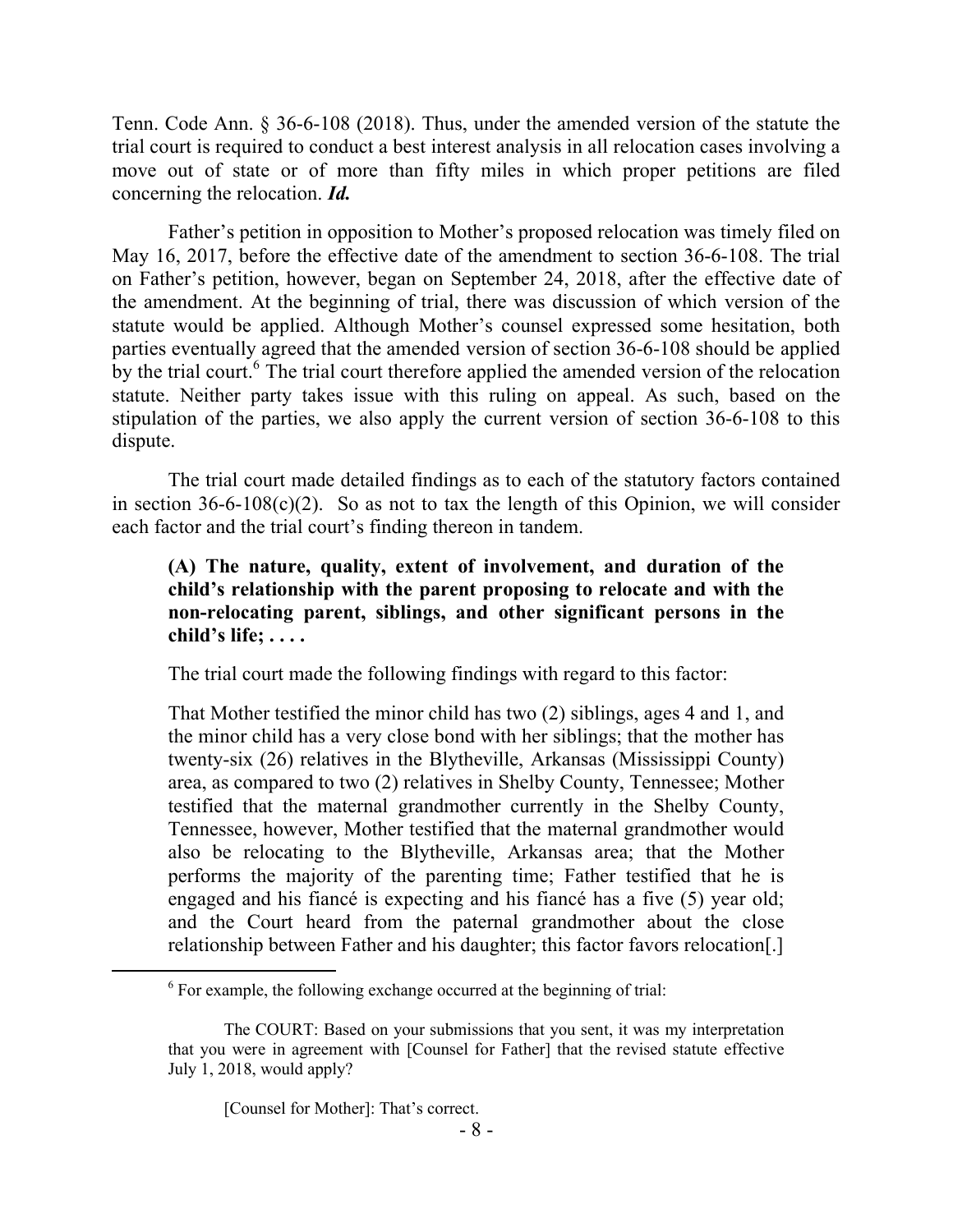Father takes issue with the trial court's findings as to this factor, arguing that the trial court failed to take into account some of the evidence that detracts from its conclusion. For example, Father notes that although it is true that Mother has many relatives in the Blytheville area, the trial court did not consider that Mother was able to maintain her ties to her family despite living in Memphis for over a decade. Father also contends that the trial court failed to consider the child's close relationship with Father's fiancé and her daughter. Father also takes issue with the trial court's finding that Wife performed the majority of parent responsibilities, contending that "little to no evidence" was presented of this fact.

We cannot conclude that the trial court abused its discretion with regard to this factor. Here, the majority of Mother's family and support system resides in Arkansas. Even maternal grandmother, who currently lives in Memphis, plans to move to Arkansas. The child's remaining extended family in Memphis is sparse in comparison. Moreover, Father's argument that Mother and the child can maintain their family ties despite the distance somewhat undercuts his own argument that he will be unable to maintain his relationship with the child if relocation is allowed. The child's relationship with fiancé, a possible future step-sibling, and an unborn sibling also cannot overshadow the current relationship that the child enjoys with her adoptive sibling, current step-sibling, and extended family. Finally, although the evidence was somewhat limited about the allocation of parenting responsibilities, the parties agree that Mother spends sixty percent of the time with the child. Importantly, Mother also testified at trial that Father had not paid child support for child.<sup>7</sup> Providing financial support for a child is a necessary parenting responsibility.<sup>8</sup> Thus, based on both the allocation of parenting time and financial responsibility, we cannot conclude that the trial court abused its discretion in finding that Mother performs the majority of the parenting responsibilities for the child. The trial court therefore did not abuse its discretion in finding that this factor favored relocation.

## **(B) The age, developmental stage, needs of the child, and the likely impact the relocation will have on the child's physical, educational, and emotional development, taking into consideration any special needs of the child; . . . .**

The trial court made the following findings with regard to this factor:

 $\overline{a}$ 

The minor child is three (3) years of age and has no special needs. Mother's salon lease expired and Mother chose not to renew to be a stay at home

<sup>&</sup>lt;sup>7</sup> The record reflects that Father did make one payment more than a year following the filing of his petition in opposition to the relocation. This payment occurred shortly before the first hearing on the relocation matter, where neither Father nor his counsel appeared.

<sup>&</sup>lt;sup>8</sup> Father's claimed inability to pay due to not knowing where to mail the support lacks credibility as Mother and Father were exchanging the child in person multiple times per month. Father therefore could have made some effort toward supporting the child.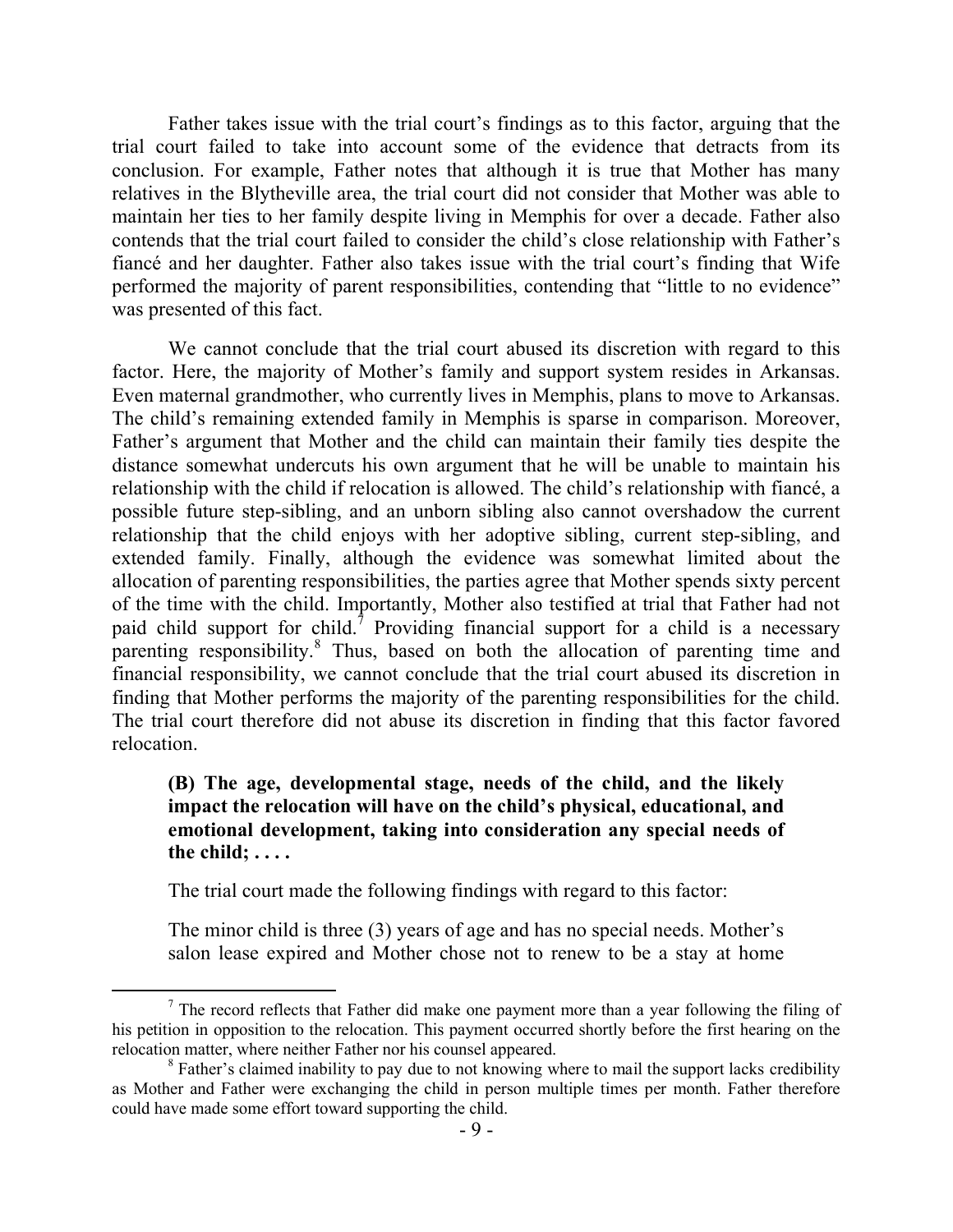mom; Mother testified that she has applied for school choice for her oldest daughter to attend Armorel school district, which is a top school in Arkansas. Mother testified that [] they would move to make sure the children could attend Armorel; that there are the same extracurricular activities in Blytheville, AR than here in Shelby County; Father questions the ability of the child to attend school in Armorel because of the school choice limitations; Father testified to his concerns with the educational opportunities in Blytheville or Armorel and had registered the child at Tipton-Rosemark Academy starting this current school year: Father testified that he is willing to pay the tuition for the child to attend Tipton-Rosemark Academy, which the court questions because he is not currently paying child support, nor has he paid anything on an outstanding judgment [] of \$7.000.00; Relocation will not have a negative impact on the child's physical, educational and emotional[] development so this factor [favors] relocation[.]

Again, Father asserts that the trial court's findings as to this factor ignore crucial testimony regarding Mother's failure to enroll the child in early childhood education, which Dr. Ciocca opined was important. Father asserts that his plan to immediately enroll the child in private schooling is more reasonable and that the trial court improperly considered Father's outstanding child support arrearage, as that matter had not been finally adjudicated and the trial court sustained an objection to its consideration during trial.

First, we disagree with Father's characterization of the evidence presented of Father's arrearage. Here, Father admitted when asked that an approximately \$7,000.00 judgment existed against him for child support. Although Father's counsel objected, the trial court overruled the objection and no issue has been raised on appeal as to the admissibility of this particular evidence. The trial court did appear to sustain an objection, however, as to birthing expenses for the child. Thus, the trial court's evidentiary rulings did not prevent the trial court from later considering the child support arrearage. Moreover, Mother later testified without objection that she had not received child support from Father.<sup>9</sup> Thus, Father's failure to pay child support was a proper matter to consider with regard to the relocation.

Furthermore, we discern no abuse of discretion in the trial court's findings with regard to this factor. Here, Mother and Father appear to disagree regarding the proper early childhood education for the child. Although Dr. Ciocca testified that early education is crucial for development, he was not retained to examine the child's development or Mother's current educational system. Thus, there is no evidence that Mother's decision to keep the child at home due to her young age is inappropriate at this time. Father also

<sup>&</sup>lt;sup>9</sup> Again, at the time of trial, Mother had undisputedly received at least one payment from Father, albeit far after the child's birth and the initiation of these proceedings.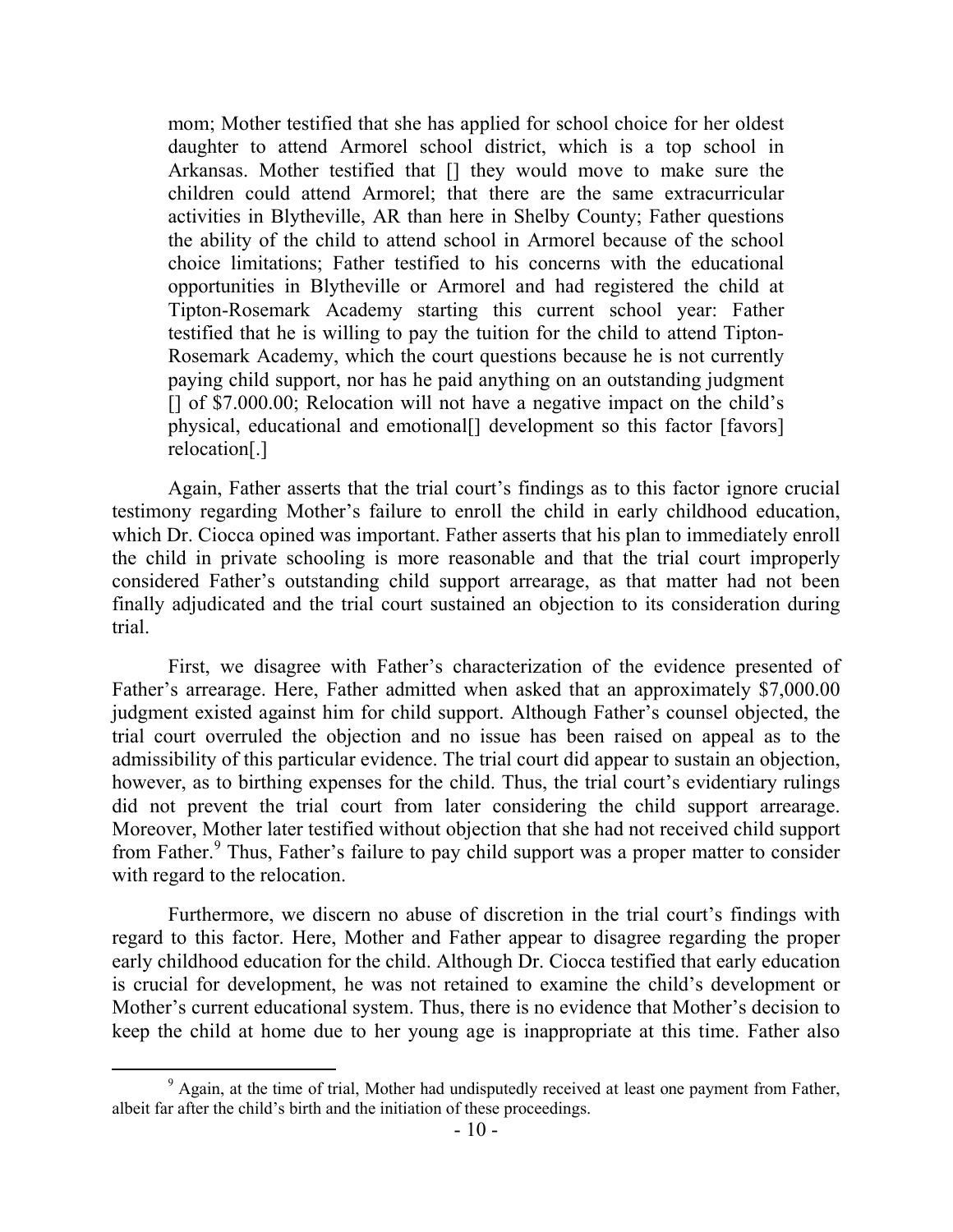presented no evidence to rebut Mother's testimony that the child will be able to attend both an appropriate preschool and enriching activities in Blytheville.

Furthermore, we are troubled by Father's unilateral decision to enroll the child in Tipton-Rosemark Academy. Here, the parties' permanent parenting plan provides for joint-decision making with regard to major educational decisions. Seeking to enroll a three-year old child in a private school multiple days per week is certainly a major decision. In addition to sharing the trial court's skepticism as to Father's promise to pay the tuition for this academy, we are troubled that Father chose to enroll the child in an academy without Mother's consent. Indeed, the decision seems to benefit only Father, as the academy is close to Father's home but not to Mother's Memphis home in Cordova.

From our review of the evidence, the child is very young and has not yet started school. As such, this case does not involve the situation where a parent's marriage or employment prospects will remove a child from his or her long-standing relationships, activities, and school environment. There is also no evidence that the child in this case will have difficulty adjusting to a change in environment. While relocation may never be preferred, nothing in the record suggests that the child's physical, educational, and emotional development will be negatively impacted by the relocation. Instead, it appears that Blytheville has the same opportunities as are generally available in Memphis.

## **(C) The feasibility of preserving the relationship between the nonrelocating parent and the child through suitable visitation arrangements, considering the logistics and financial circumstances of the parties; . . . .**

According to the trial court,

A parenting plan was filed in this cause on June 22, 2017 after a contested trial wherein the mother has sixty (60) percent of parenting time and father forty (40) percent. Since Mother initially filed her notice of relocating in May 2017, father has not lost any of his parenting time. Father testified that it is only ninety-four (94) miles from his house to mother's husband's house in the Blytheville area. It is approximately sixty (60) miles from Hernando Desoto bridge in Downtown Memphis to Blytheville. This is not a far move. Dr. Ciocca, who did not evaluate mother, father or child, and did not do a relative fitness evaluation, testified as a "subject matter" expert. Dr. Ciocca testified that a reduction of a powerful relationship can have harmful effects on a child, and a child's best interest is better served if father has regular access to the child. Due to the short distance and little impact on the Parenting Schedule and minimal impact to father as to transportation, this factor favors relocation[.]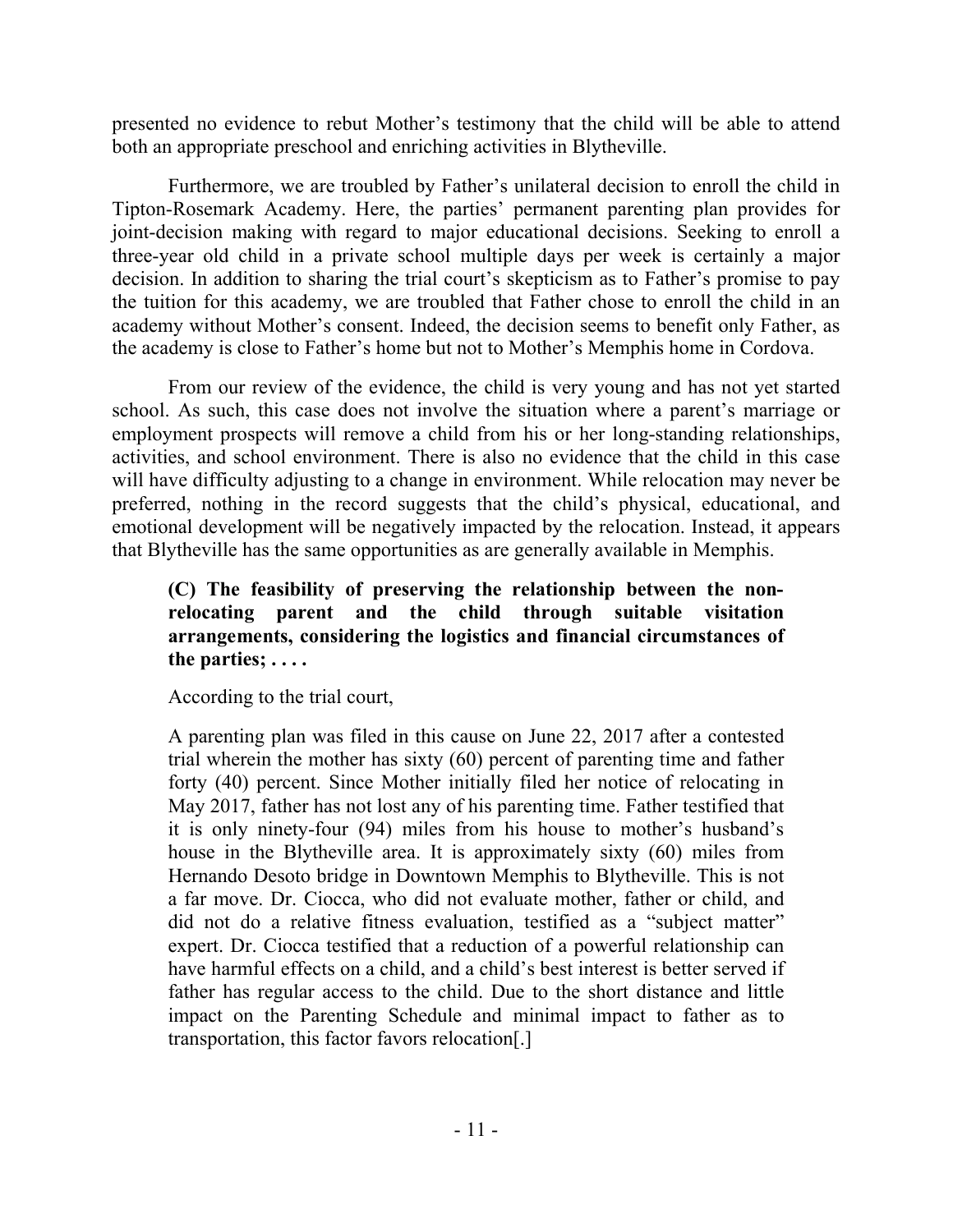Father again disagrees with the trial court's findings as to this factor. According to Father, the trial court's findings "ignor[e] the realities of raising a three-year old child" and contends that the relocation would eliminate Father's current "ready access" to the child. It is true that a relocation of a relatively significant distance will impact a parent's ability to attend events and activities when the child is not in that parent's physical custody. However, the record on appeal shows that despite the fact that Mother has been residing in Blytheville, Father's parenting time has not been reduced in any manner. Mother also testified that she is willing to make accommodations to maintain Father's liberal time with the child. Thus, the evidence shows that it has been quite feasible to maintain the same parenting schedule, and therefore the same relationship, despite the distance. The trial court therefore did not abuse its discretion with regard to this factor.

## **(D) The child's preference, if the child is twelve (12) years of age or older. The court may hear the preference of a younger child upon request. The preference of older children should normally be given greater weight than those of younger children; . . . .**

The trial court did not consider the child's preference due to her young age. Neither party takes issues with the trial court's finding as to this factor.

#### **(E) Whether there is an established pattern of conduct of the relocating parent, either to promote or thwart the relationship of the child and the non-relocating parent; . . . .**

With regard to this factors, the trial court found that "Father has not lost time since the entry of the June 2017 Parenting Plan and that Mother has promoted the child's relationship with Father and that Mother's reasons to relocate are not vindictive; this factor favors relocation[.]" Father does not dispute that he has not been denied parenting time, but finds fault in Mother's failure to make adjustments to the parenting schedule to accommodate him. Mother, for her part, testified that she did make some adjustments for Father, but admitted that she did not honor all of his requests. For example, while Father wanted the child to participate in swimming, Father's proposed location for the activity was not close to Mother's home in Cordova, but convenient only to him. Mother further testified that Father did not consult her regarding the location. Thus, again, Father finds fault in Mother's refusal to participate in activities that he has unilaterally scheduled and that lack convenience for both parties. Here, the trial court's finding that Mother has not thwarted Father's parenting is fully supported by the record.

Father also takes issue with Mother's voluntary decision to become financially dependent on Step-Father, citing *Harmon v. Harmon*, No. W2017-02452-COA-R3-CV, 2018 WL 6192233, at \*13 (Tenn. Ct. App. Nov. 27, 2018) ("Mother and Step-Father contractually obligated themselves to a move to Chattanooga without consulting Father or ever discussing with him the potential consequences for his relationship with the child."). We do not disagree that Mother's voluntary decision left her with little choice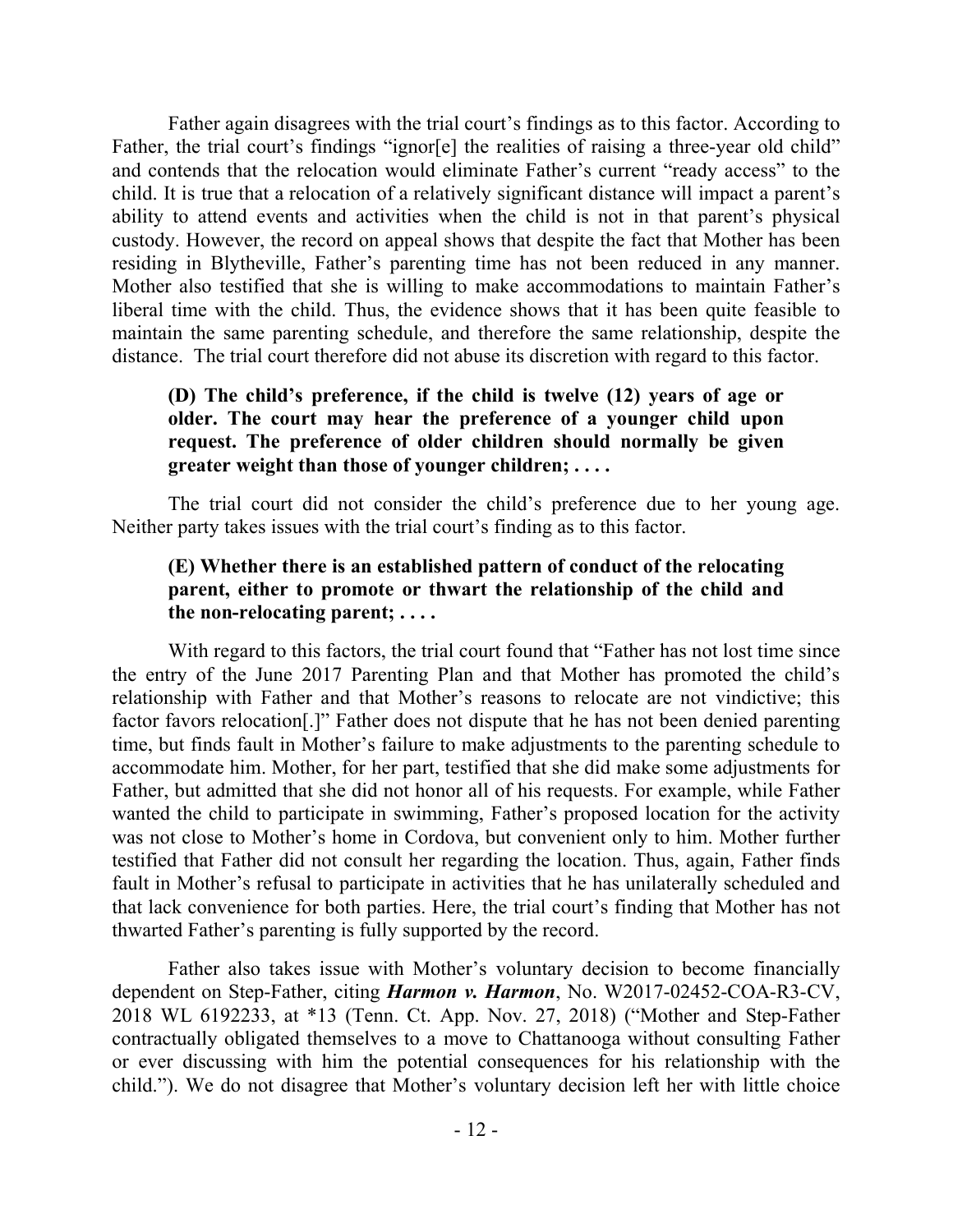but to move to Blytheville to be supported by Step-Father. Importantly, however, *Harmon* was decided under the pre-amendment version of Tennessee Code Annotated section 36-6-108. Under that version of the statute, the courts were directed to consider the best interest factors contained in Tennessee Code Annotated section 36-6-106, including "the willingness and ability of each of the parents and caregivers to facilitate and encourage a close and continuing parent-child relationship between the child and both of the child's parents[.]" *Harmon*, 2018 WL 6192233, at \*10 (citing Tenn. Code Ann. § 36-6-106(a)). Under the version of the statute at issue in this case, the inquiry is more limited, requiring only that the court consider "[w]hether there is an established pattern of conduct of the relocating parent, either to promote or thwart the relationship of the child and the non-relocating parent[.]" *But see* Tenn. Code Ann. § 36-6-108(c)(1)(H) (stating that the trial court may, in its discretion, consider the section 36-6-106 factors). There is no established pattern of Mother thwarting Father's relationship with the child, despite her perhaps "troubling" decision to make financial choices that obligated her to move to Blytheville. *Id.* at \*13.

# **(F) Whether the relocation of the child will enhance the general quality of life for both the relocating parent and the child, including, but not limited to, financial or emotional benefit or educational opportunity; . .**

**. .**

The trial court made the following findings relative to this factor:

Father places great emphasis on this factor, specifically education and this Court finds that educational opportunities are the same in Blytheville, AR as here in Shelby County: Mother testified that she works with the minor child on numbers, letters. etc.; that the minor child's step-father is the only wage earner in the household and Mother testified that her husband earns around \$100,000.00 annually; that Father testified that the step-father could transfer here to Shelby County because Nucor has a location here in Memphis: this Court found Father's testimony regarding step-father's employment to be hearsay and that step-father did not have the same employment opportunity here in Memphis: that Father testified he would pay for the private school tuition, but this Court finds that to be remarkable as Father is not currently paying child support and has an outstanding judgment in excess of \$7,000.00; this factor favors relocation[.]

Father argues that the trial court improperly relied on Mother's "speculative testimony" as to the educational opportunities in Blytheville in reaching its decision as to this factor. Respectfully, we disagree.

Here, Mother testified that she has applied for her eldest child to attend Armorel, an out-of-district public school that is highly ranked. Mother produced the application for her eldest child to enroll in the preferred school. Mother is confident that her child will be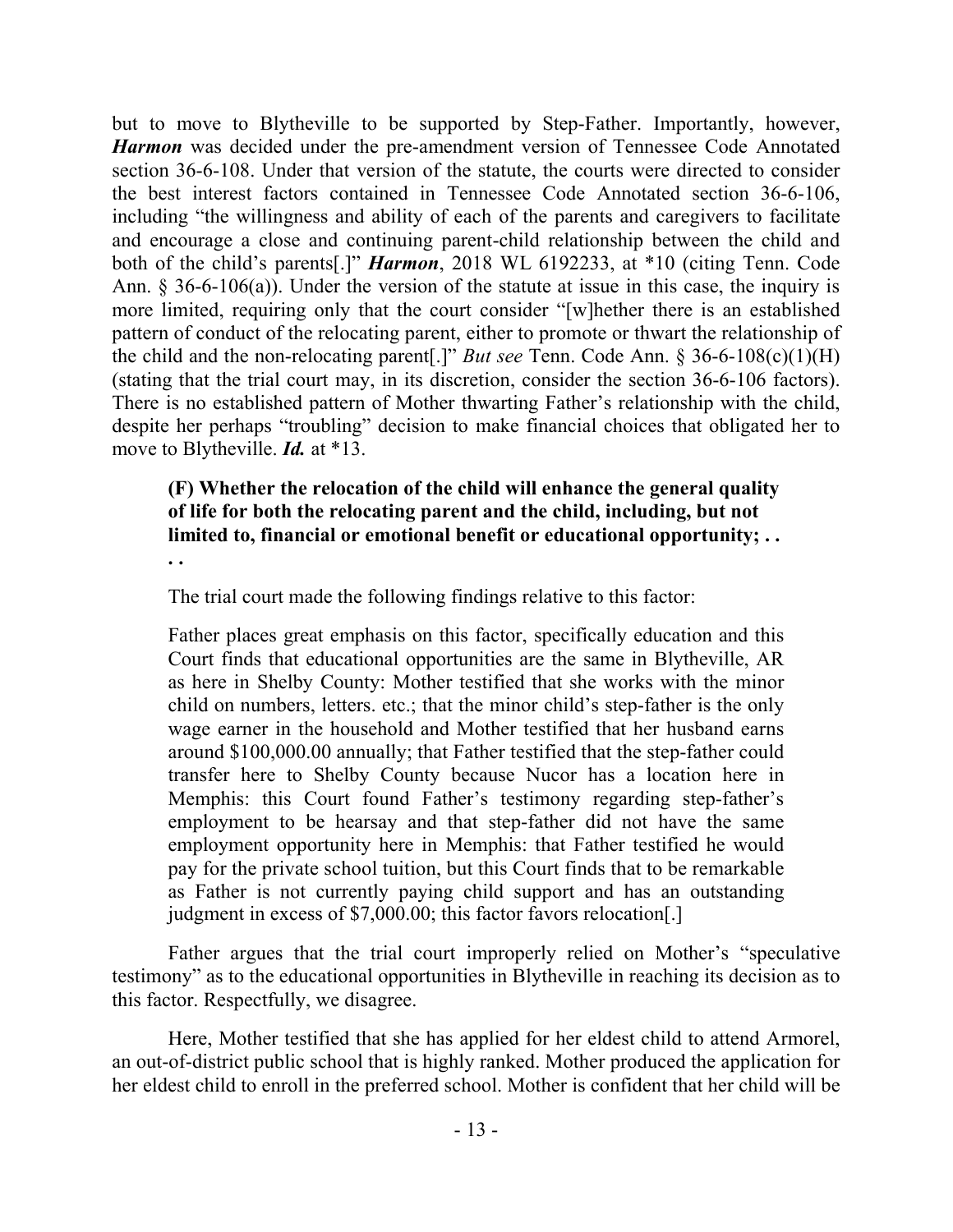allowed to enroll in this school and that the child-at-issue, as a sibling of an enrolled child, will also be allowed out-of-district enrollment. Regardless, Mother testified that if the child is not allowed to enroll out-of-district, she and her husband are willing to move into the district. Mother also testified that her family member runs a preschool in which she plans to enroll the child but that she does not want to start school too soon. Although Mother did not provide any materials to support her testimony other than her application, her testimony was not rebutted and Father made no objection to the admissibility of this testimony on the ground that it was speculative or otherwise. Thus, the trial court had competent evidence that Mother would take whatever action was necessary to ensure that the child received a quality education notwithstanding the relocation.

In conjunction with the argument on this factor, Father also seeks a determination that Mother's move does not comply with the reasonable purpose standard contained in the pre-amendment version of section 36-6-108. As previously discussed, the parties agreed to apply the version of section 36-6-108 in effect at the time of trial, which does not contain any reasonable purpose analysis. Moreover, the caselaw cited by Father is dated. *See Rogers v. Rogers*, No. M2008-00918-COA-R3-CV, 2009 WL 1034795, at \*1 (Tenn. Ct. App. Apr. 16, 2009); *Robinson v. Robinson*, No. M2003-02289-COA-R3-CV, 2005 WL 1541861, at \*1 (Tenn. Ct. App. June 30, 2005); *Butler v. Butler*, No. M2002- 00347-COA-R3-CV, 2003 WL 367241, at \*1 (Tenn. Ct. App. Feb. 20, 2003). In 2017, the Tennessee Supreme Court clarified that the parent's burden under the reasonable purpose standard is heavy: to show that the relocation "has no reasonable purpose at all." *Aragon v. Aragon*, 513 S.W.3d 447, 466 (Tenn. 2017). This court has held that the clarified burden is "demanding." *Stringer v. Stringer*, 544 S.W.3d 714, 720 (Tenn. Ct. App. 2017). As such, we have reversed a trial court's denial of a parent's relocation even where the trial court found that the relocating party wholly lacked credibility. *Id.* at 721– 23. Thus, Father's argument that this standard should be considered and the pre-2017 caselaw be controlling is simply unavailing.

On the whole, it appears that the child's educational opportunities are similar whether she resides in Memphis or Blytheville. In Blytheville, however, the child will have access to her extended family and both Mother and the child's standard of living will increase due to Step-Father's long-held, high paying job.<sup>10</sup> As such, the trial court's determination that this factor favored relocation is affirmed.

# **(G) The reasons of each parent for seeking or opposing the relocation;**

**. . . .**

The trial court made written minimal findings with regard to this factor, essentially ruling that the reasons for relocation stated by Mother in her petition were reasonable,

 <sup>10</sup> Although Father offered testimony that Step-Father had preference to relocate to another Nucor plant in Memphis, he did not testify that this plant had any immediate job openings and the trial court ultimately rejected this testimony as hearsay. Again, Father does not raise any evidentiary issues in this appeal.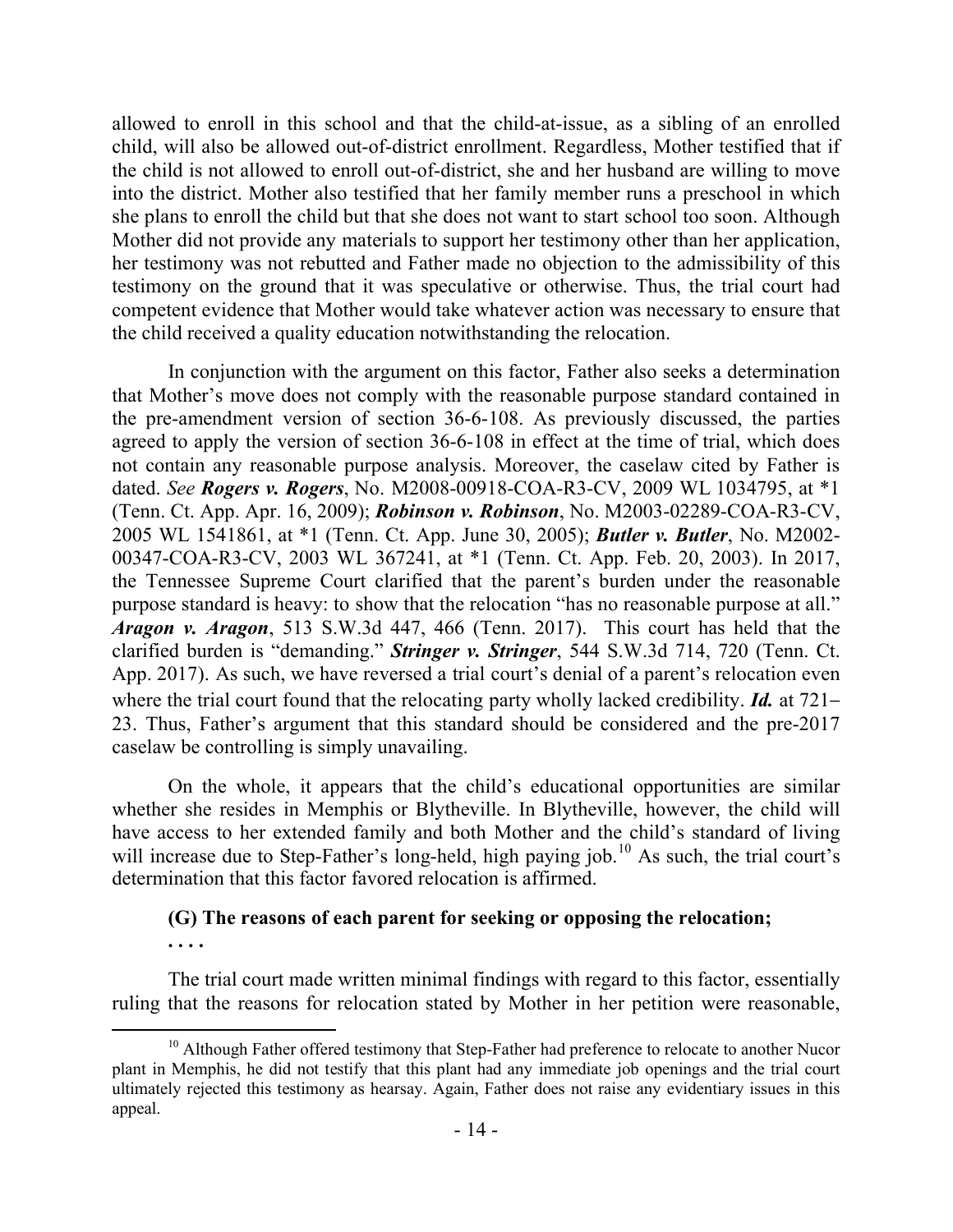while Father's reasons for opposing the relocation were not reasonable. The trial court's oral ruling offers additional elucidation into the trial court's reasoning:

Mother, in her pleadings and testimony, her basic reasons are to live with her husband in Arkansas where he works for his employer for 20 years and makes \$100,000 annually. There are numerous relatives that -- of mothers that live in Arkansas. Her salon lease ended in Shelby County, and she wanted to move to Arkansas to be with her husband and to be a stay-athome mom to her three children. I find that mother's reasons for [] relocation are reasonable[,] and I find that they promote the best interest of the child.

Father's reasons for opposing relocation: in his pleadings he emphasized education, quality of life. In his testimony, [F]ather said that education and access to health facilities are the most important reasons. I find that there are hospitals – there's a hospital in Blytheville, and that the distance to Shelby County is such a short distance that the child can continue with the same medical providers in Shelby County. I previously addressed education and quality of life. I find father's reasons for opposing relocation are not reasonable, and this factor favors relocation.

Again, Father finds error in the trial court's findings.

From our review, the purpose of Mother's relocation was to live with her spouse, to be a stay-at-home mother to her children, and to live close to extended family. This court has previously opined that while not dispositive of a relocation dispute, a desire to live with one's spouse is "an appropriate desire that takes into account the children's best interest." *Fichtel v. Fichtel*, No. M2018-01634-COA-R3-CV, 2019 WL 3027010, at \*17 (Tenn. Ct. App. July 10, 2019) (citing *Harmon* 2018 WL 6192233, at \*15 (denying mother's request to relocate even after acknowledging that mother's desire to create a happy and stable family unit with her new spouse "demonstrates an understanding of what is positive for the child developmentally")). We have also held that when a parent is financially able, there is nothing objectionable simply because a party chooses to be a stay-at-home parent. *See Harmon*, 2018 WL 6192233, at \*13 ("We thus feel compelled to note that the evidence preponderates against the finding that Mother's decision to be a stay-at-home mother somehow raises a concern that she is unwilling or unable to facilitate a relationship between Father and the child.").

Father argues, however, that the trial court erred in failing to consider whether Mother could achieve the same result by living in Memphis. Respectfully, we disagree. Even assuming that the trial court was required to consider whether the parent's purpose for relocating could not be achieved without the relocation, there is simply no dispute that Mother's relocation will place her closer to her extended family. Father's own testimony reveals that he sometimes relied on others, such as his fiancé to care for the child during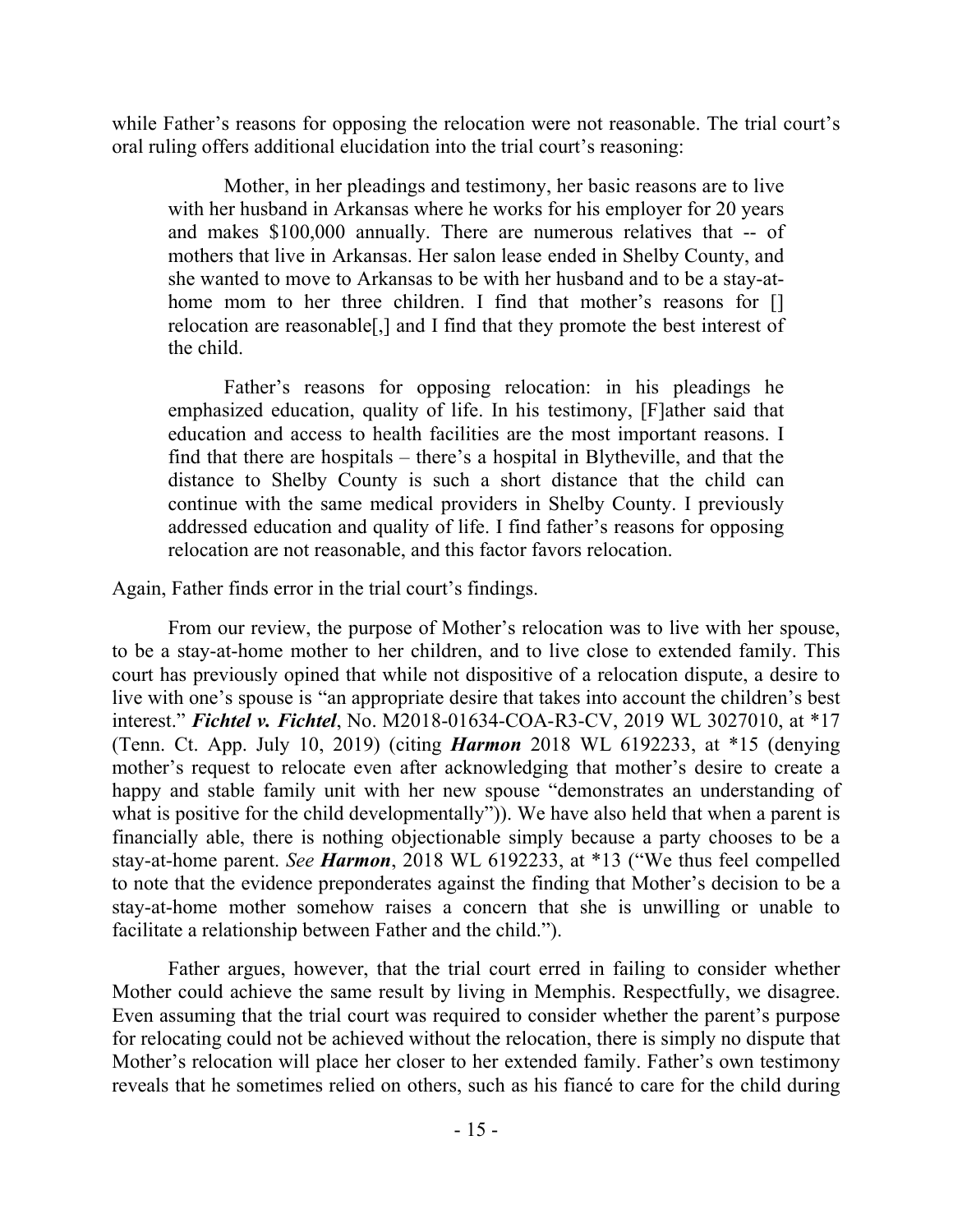his working hours.<sup>11</sup> Once maternal grandmother moves out of Shelby County, Mother will have no such support system in Memphis; her support, instead, will reside completely in Arkansas.

Additionally, Father asserts that he should not be required to make accommodations so that Step-Father can work in Blytheville, as Step-Father "could just as easily moved to Shelby County, while maintaining a job in Blytheville." As an initial matter, no evidence was presented specifically as to the feasibility of Step-Father living in Memphis and commuting to Blytheville. Instead, the argument made at the trial on this cause was that Step-Father could obtain the same employment at the Memphis factory of his employer. The trial court, however, rejected Father's evidence that Step-Father could easily transfer his employment to Memphis.

Moreover, the evidence shows that despite Mother's move to Blytheville during the pendency of this action, Father was not required to make a single accommodation to maintain his parenting time. Mother continued to meet Father at the designated place and never prevented him from exercising his parenting time. Although the trial court's parenting plan allowing Mother to relocate does require Father to travel farther for the exchange of the child, the distance Father must travel is not even outside the county where he lives. This is not a significant burden on Father.

In sum, we cannot conclude that the trial court erred in finding that this factor weighs in favor of Mother. Although there are certainly drawbacks to moving from a larger metropolis to a smaller town, Mother has valid, sensible reasons for her desire to move to Blytheville. Other than a very understandable and reasonable desire not to be removed from the child, Father's objections to Blytheville as a home for his child do not carry great weight. As such, we discern no abuse of discretion as to this factor.

#### **(H) Any other factor affecting the best interest of the child, including those enumerated in § 36-6-106(a).**

With regard to this factor, the trial court considered the short distance of the relocation as a factor in favor of Mother's request. Father offers little argument to rebut this finding, essentially reiterating his position as to the previous factors regarding the accommodations that he is required to make due to the distance. Again, we are not persuaded by these arguments.

In sum, the trial court found that all of the factors favored relocation in this case. Considering the totality of the circumstances, we agree. Here, the child is young and her stability will not be greatly impacted by a short move to a neighboring state. Although the

  $11$  Father testified that he is scheduled to work during some of the time he has with the child. Father claimed that he took vacation time to be with the child during this time. Father later testified, however, that fiancé took the child on an outing while he was at work, suggesting that there is in fact time in which Father has to have others care for the child while he is working.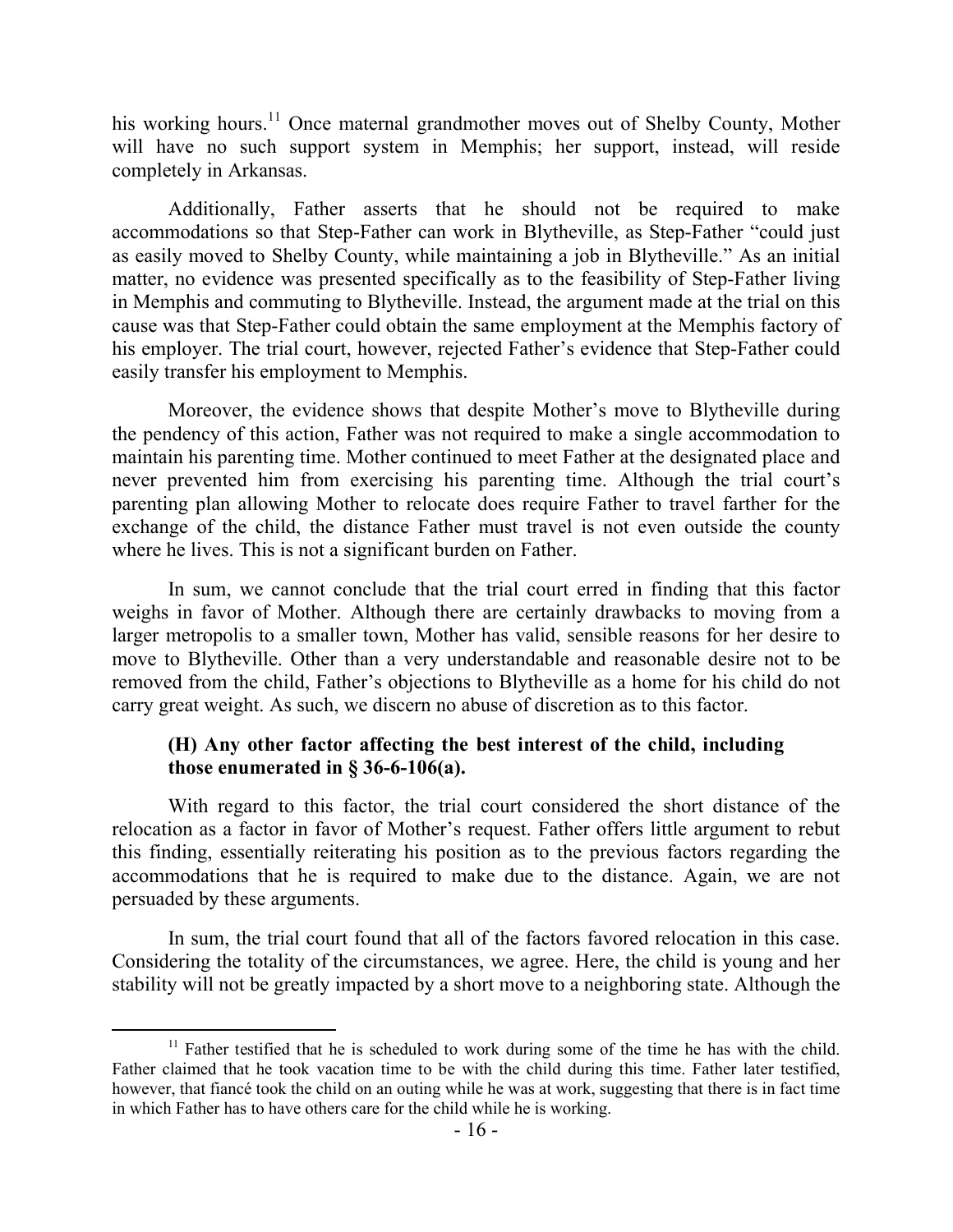move will undoubtedly reduce Father's ability to be present for the child outside of his designated parenting time, $12$  the move has had no impact on Father's designated parenting time and the parenting plan ordered by the trial court makes no alterations to Father's parenting time except to somewhat increase his travel time. The child's education and extracurricular activities will also not be negatively impacted by the move. Finally, the child benefits from the move because it provides for an increased standard of living and the additional support of Mother's extended family. Under these circumstances, we cannot conclude that the trial court abused its discretion as to the relevant best interest factors or as to its overall finding that relocation was in the child's best interest.

#### **B. Attorney's Fees**

The final two issues in this case concern attorney's fees. Father asserts that the trial court erred in awarding Mother her attorney's fees at trial. Mother contends that the trial court was correct to award her attorney's fees and that she should further be awarded fees incurred in this appeal. Relevant to this issue, Tennessee Code Annotated section 36- 6-108 provides that "[e]ither parent in a parental relocation matter may recover reasonable attorney fees and other litigation expenses from the other parent in the discretion of the court." Tenn. Code Ann. § 36-6-108(f). As evident from the express language of section 36-6-108(f), an award of fees in a relocation case is left to the sound discretion of the trial court. *Fichtel v. Fichtel*, No. M2018-01634-COA-R3-CV, 2019 WL 3027010, at \*25 (Tenn. Ct. App. July 10, 2019). We have previously explained that

A trial court abuses its discretion "only when it 'applie[s] an incorrect legal standard, or reache[s] a decision which is against logic or reasoning that cause[s] an injustice to the party complaining.'" *Eldridge v. Eldridge*, 42 S.W.3d 82, 85 (Tenn. 2001) (quoting *State v. Shirley*, 6 S.W.3d 243, 247 (Tenn. 1999)). Under this standard, we will not substitute our judgment for the judgment of the trial court. *Id.* (citing *Myint v. Allstate Ins. Co.*, 970 S.W.2d 920, 927 (Tenn. 1998)). The abuse of discretion standard "'reflects an awareness that the decision being reviewed involved a choice among several acceptable alternatives," and therefore "'envisions a less rigorous review of the lower court's decision and a decreased likelihood that the decision will be reversed on appeal.'" *Henderson v. SAIA, Inc.*, 318 S.W.3d 328, 335 (Tenn. 2010) (quoting *Lee Medical, Inc. v. Beecher*, 312 S.W.3d 515, 524 (Tenn. 2010)).

*Allen v. Albea*, 476 S.W.3d 366, 373 (Tenn. Ct. App. 2015).

<sup>&</sup>lt;sup>12</sup> The child does not yet attend school or activities that Father would be allowed to attend even not during his parenting time. Thus, for purposes of this narrow issue, we simply credit Father's contention that he would attend these events if given the opportunity.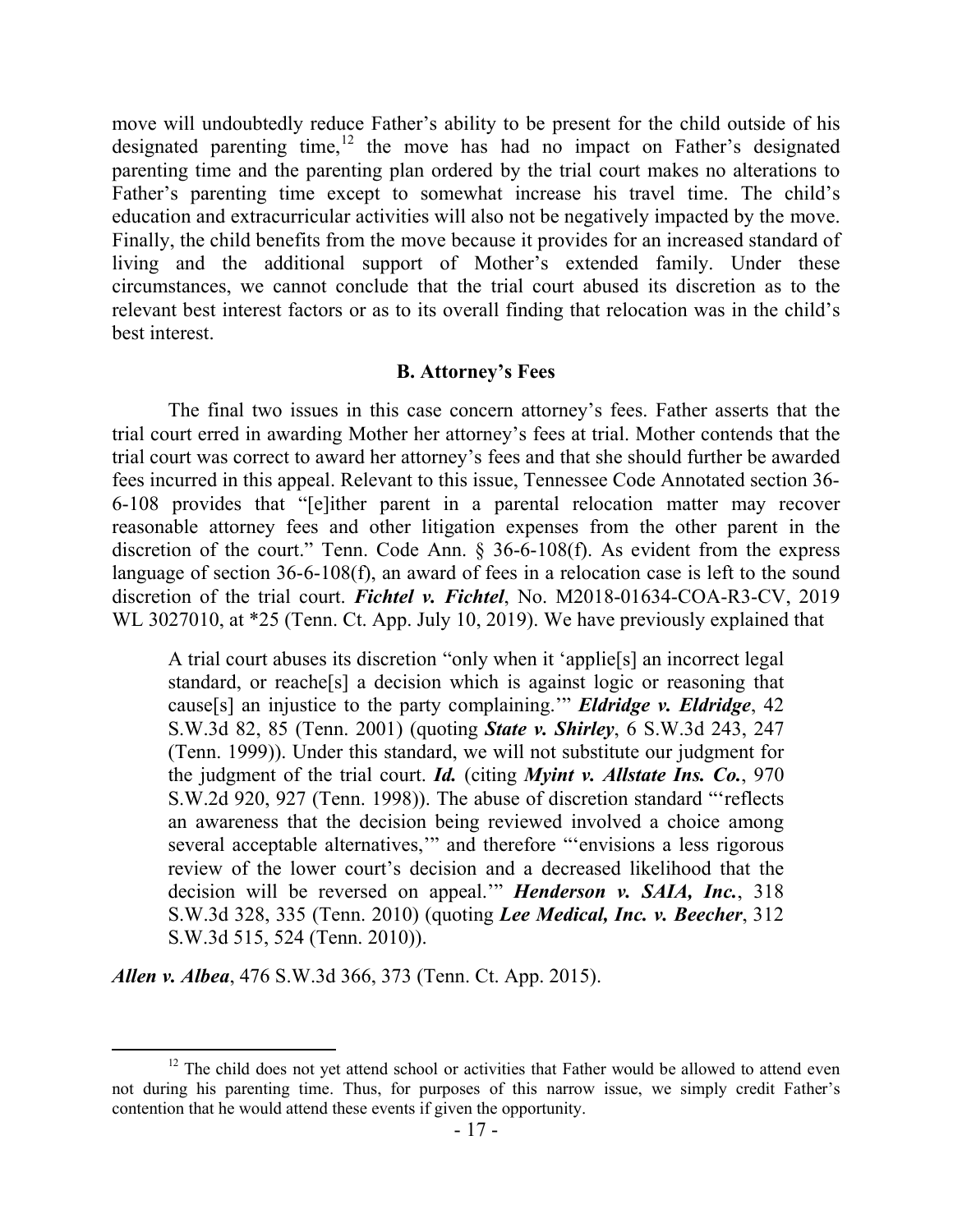Father does not take issue with the hourly rate charged by Wife's attorney, the hours spent working on the case, or whether the overall amount of fees awarded in this case was reasonable. Instead, Father contends that the trial court abused its discretion in awarding any attorney's fees to Mother where the trial court did not first find that Mother was economically disadvantaged and in need of assistance in paying the fees. In support, Father cites *Hudson v. Hudson*, No. M2008-01143-COA-R3-CV, 2009 WL 3631017 (Tenn. Ct. App. Nov. 3, 2009), *app. dismissed and remanded*, 328 S.W.3d 863 (Tenn. 2010). In *Hudson*, the trial court awarded the mother a judgment for attorney's fees relative to the father's petition in opposition to relocation. *Id.* at \*11. The proof showed, however, that the mother received considerable assets, alimony, and child support relative to the parties' divorce, resulting in assets in excess of \$1 million. *Id.* In ruling that the trial court abused its discretion, the Court of Appeals took issue with the trial court's failure to consider that the mother had the means to pay her own attorney's fees. *Id.* Additionally, the court noted that the relocation favored the mother's interests more than the child's and that the award appeared to punish Father for his behavior that led to Mother's desire to relocate. *Id.* at \*11–12.

The court came to a contrary result in a more recent case involving attorney's fees relative to a divorce. In *Olinger v. Olinger*, No. E2017-02133-COA-R3-CV, 2019 WL 927766 (Tenn. Ct. App. Feb. 25, 2019), *perm. app denied* (Tenn. Aug. 14, 2019), this Court, in split-decision, affirmed an award of discretionary attorney's fees despite the fact that the spouse awarded the fees was not economically disadvantaged to the spouse ordered to pay the fees. *Id.* at \*3. Rather, the majority of that panel concluded that other considerations favored an award of attorney's fees. *Id.* Judge Michael Swiney dissented, holding that because the attorney's fees were in the form of alimony, the analysis begins with the question of whether one spouse is economically disadvantaged. *Id.* at \*4.

Here, Wife is arguably not economically disadvantaged compared to Husband. Although Wife has no income as a stay-at-home mother, she voluntarily chose to give up employment earning approximately \$40,000.00 per year. Her husband currently earns over \$100,000.00 per year. The child support worksheet in the record sets Father's annual income at  $$47,724.00$ <sup>13</sup> Still, this is not the case where Mother has assets in excess of \$1 million in which to pay her attorney's fees, unlike the mother in *Hudson*. 2009 WL 3631017, at 11.

The trial court, however, appears to have considered other facts in its award of attorney's fees, including the contentiousness of the proceedings. The record supports the trial court's finding, as the technical record shows that Father requested several continuances of various hearings and failed to appear at a scheduled trial, leading to the dismissal of his petition in opposition, only to immediately seek rehearing of that decision. Father also engaged in a rather contrived attempt to require Mother to exchange

 $13$  Father uses Step-Father's income as evidence that she has a greater ability to pay. Although Father resides with his fiancé, the record contains no proof as to her income.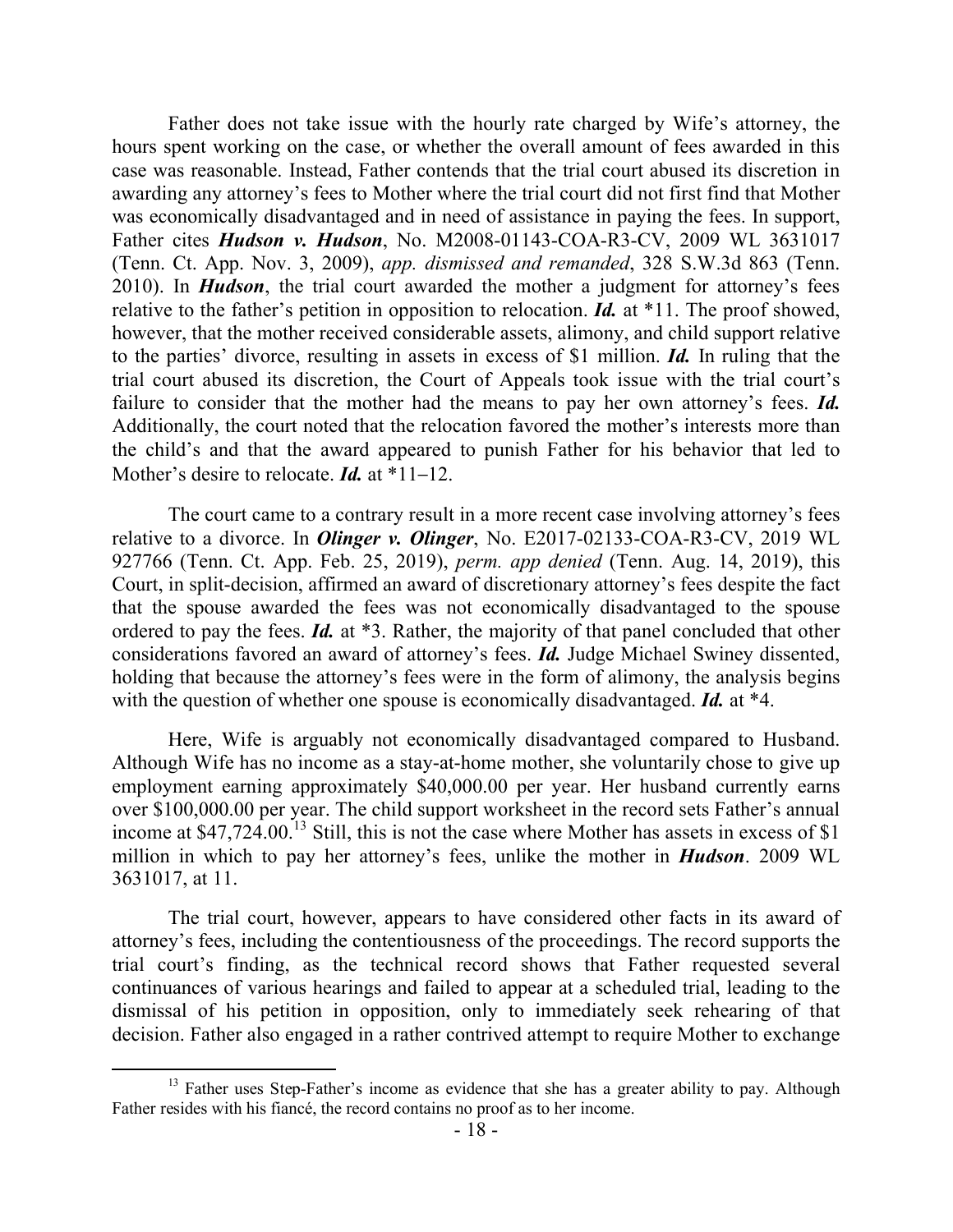the child at his residence, rather than a previously ordered location. Moreover, Mother testified that Father threatened to bankrupt her by prolonging the proceedings.<sup>14</sup> Although the trial court should often refrain from awarding attorney's fees punitively for the behavior of the parties outside of court, such as the fault in a divorce, courts have upheld attorney's fees awards, in part, on findings that one party unnecessarily increased the contentiousness of the dispute or prolonged the proceedings. *See Kanski v. Kanski*, No. M2017-01913-COA-R3-CV, 2018 WL 5435402, at \*11 (Tenn. Ct. App. October 29, 2018); *Sherrod v. Wix*, 849 S.W.2d 780, 784 (Tenn. Ct. App. 1992) (affirming an award of discretionary attorney's fees in a child custody matter where the parent "prolonged the proceedings and added significantly to their expense"). *But see Foxx v. Bolden*, No. E2002-02831-COA-R3-CV, 2004 WL 256572, at \*7 (holding that because attorney's fees in a divorce are a form of spousal support, awarding fees as a sanction for contumacious litigation behavior is inappropriate in the absence of a proper motion for sanctions); *cf.* **Hudson**, 2009 WL 3631017, at \*12 (holding that the trial court improperly considered the father's misconduct outside of court in awarding attorney's fees).

Importantly, the attorney's fees requested are not in the nature of alimony but involve a matter of child custody. Considering other statutes authorizing awards of attorney's fees in the child custody context, this Court has held that attorney's fees protect the child's access to the courts, and the award of fees in this arena is nearly commonplace. *See Davis v. Hood*, No. M2014-02490-COA-R3-CV, 2016 WL 3662434, at \*10 (Tenn. Ct. App. June 30, 2016) (involving fees under Tennessee Code Annotated section 36-5-103(c)) (citing *Deas v. Deas*, 774 S.W.2d 167, 170 (Tenn. 1989); *Sherrod*, 849 S.W.2d at 784). As such, we have held that "ability to pay is not the determinative factor for an award of attorney's fees" in matters involving child custody or support. *Bjork v. Bjork*, No. 01A01-9702-CV-00087, 1997 WL 653917, at \*8 (Tenn. Ct. App. Oct. 22, 1997) (involving section under 36-5-103(c)) (citing *Sherrod*, 849 S.W.2d at 785 ("[W]e find that ability to pay should not be the controlling consideration with regard to awards for legal expenses in custody or support proceedings. It is certainly a factor to be considered, but trial courts may award attorney's fees without proof that the requesting party is unable to pay them as long as the award is just and equitable under the facts of the case.")). Mother was the prevailing party in this case on all of the issues presented. Although the relocation certainly serves Mother's interest, our decision to affirm the trial court's best interest findings means that the relocation also serves the child's best interest. Under the totality of the circumstances, we cannot conclude that Father met his burden to show an abuse of discretion in the trial court's award of attorney's fees in this case.

Mother also requests her attorney's fees, either under section 36-6-108, or for a frivolous appeal under Tennessee Code Annotated section 27-1-122.<sup>15</sup> Under either

 $14$  Of course, Father testified that Mother informed him that she would "stop at nothing" to prevent his access to his daughter. It appears, however, that the trial court ultimately placed the blame for the contentiousness of the proceedings on Father.

<sup>&</sup>lt;sup>15</sup> Section 27-1-122 provides for discretionary attorney's fees "[w]hen it appears to any reviewing